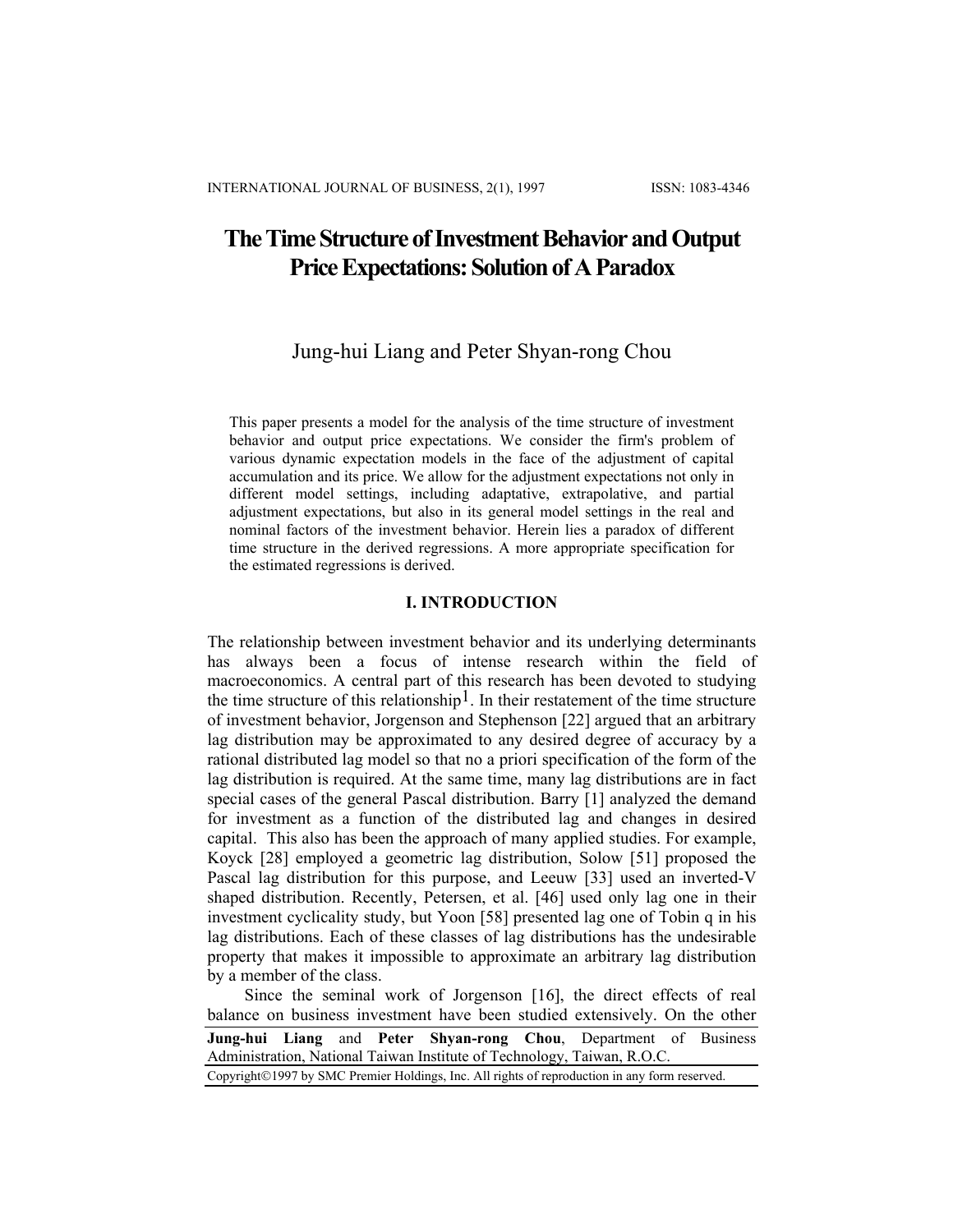hand, few have studied the effects of price through a framework relating the real and nominal investment behavior decisions of the firm. The gap may be due to the long-held view that the firm's investment decisions are independent of its financing decisions (the Modigliani-Miller separation theorem), especially as it concerns the role of price in investment behavior. Recently, however, the bulk of the argument has clearly shifted against the separation view, and several questions concerning the impact of asset prices on business investment remain unanswered.

 Among the few reported attempts to measure empirically dynamic or expectational effects through a framework relating the real and nominal (or financial) decisions, the most ambitious are those of Brimmer and Sinai [3] and of Sinai, et al. [50]. In these studies, the integration of the firm's real and nominal decisions is made by incorporating financial flow-of-funds constraints into the Jorgenson model of investment behavior. Unfortunately, these studies focused only on the static effects to the firm's decision. For example, it is unclear how to specify expectations for investment and price. Another criticism of the models is that they rely heavily on accounting identities, making comparative statical analysis relatively difficult.

 There are many competing views explaining why investment should be characterized by a distributed lag. Among the most widely known hypotheses are the accelerator model; the neoclassical investment model, emphasizing the cost of capital and stock adjustments; and the cash flow model under conditions of imperfect capital markets. To date, there is no widespread agreement on which view of investment is most consistent with the facts concerning the expectation of capital adjustment or which view takes care the expected rates of inflation.

 In this paper, we explore the adjustment of expectations of output price and capital as it relates to the firm's investment decision. We consider the firm's problem, assuming various dynamic expectations models in the face of the adjustment of capital accumulation and price. The form of expectations adopted will be seen to influence the lag length required to complete a project. Furthermore, in many studies the inflation rate plays a critical role in investment decisions. It is not intuitively clear why that real capital accumulation should be sensitive to moderate expected rates of inflation. Certainly, from theoretical considerations, in real stock adjustment models with dynamic expectations, there is little role for the expected rate of inflation. Herein lies the paradox. While theory and common sense seem to dictate that both expected and actual inflation play small roles in real capital accumulation, many studies continue to use these variables in an explanatory capacity.

 This paper reconciles previous works by showing that with a more appropriate specification, the expected or actual rate of inflation is redundant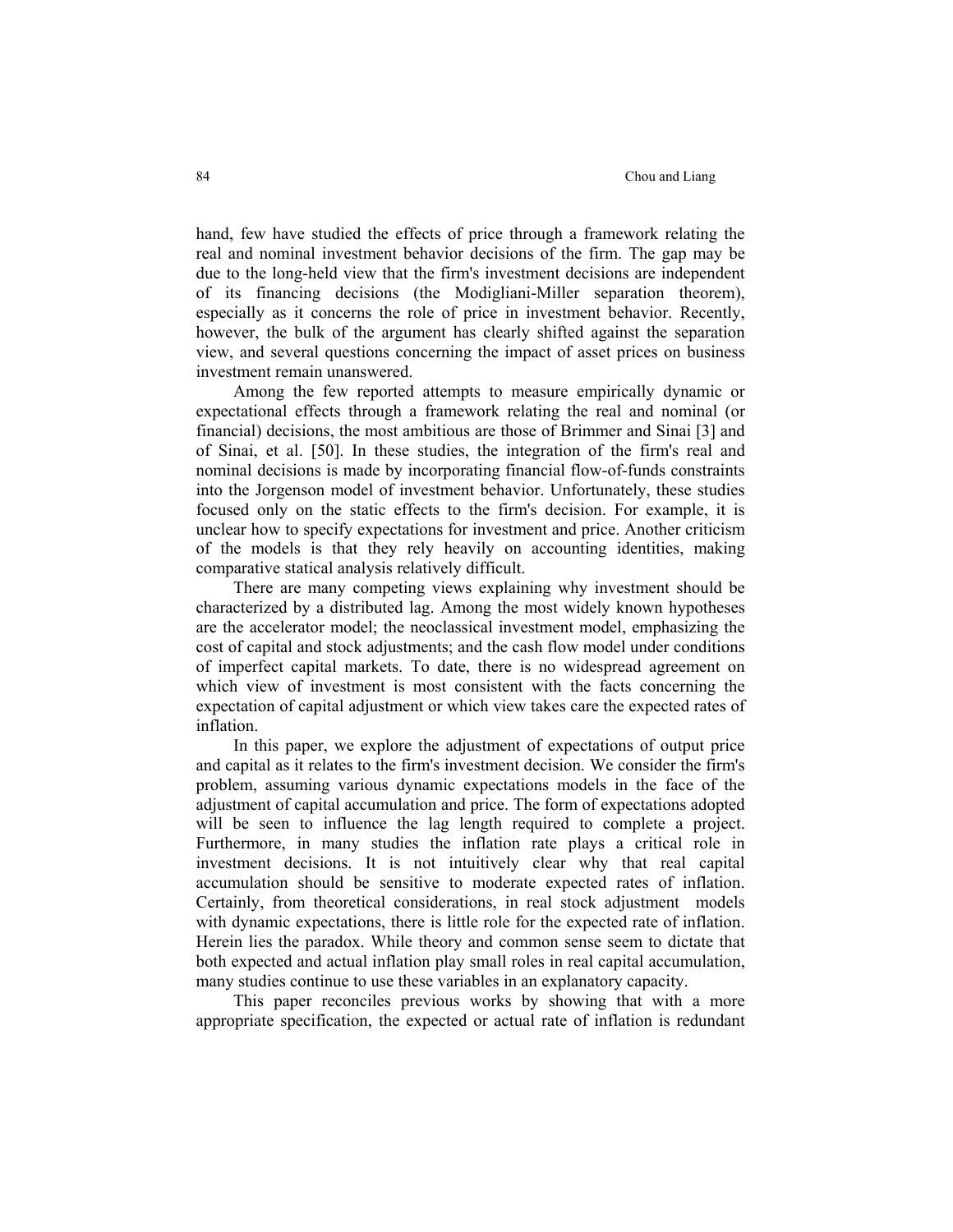and should not be significant. Previous models typically used either a partial or static quantity adjustment or employed various expectation formation mechanisms (e.g., adaptive, extrapolative, or general model).

The time structure of investment behavior in the context of various models is presented below in the second section. An analysis of investment behavior and output price is then undertaken in the third section. In the fourth section, a composite of different expectation models is formed to give a generalized adjustment model. The fifth section presents a description of the real and nominal adjustment model and expectation model. The sixth section is the implication of the study and its comparative results. The last section concludes the paper.

# **II. THE TIME STRUCTURE OF INVESTMENT BEHAVIOR AND MODEL SETTING**

Our study is based on a theory of investment behavior that has as its empirical counterpart a distributed lag in net investment and changes in desired capital services. We let  $I_t$  denote gross investment,  $K_t$  the capital stock, and  $K_t^e$  the desired level of capital services. If replacement is proportional to the capital stock, net investment may be denoted  $I_t - \delta K_t$ , where  $\delta$  is the rate of replacement. Denoting output by  $q_t$ , the price of output by  $P_t$ , and the price of capital services by  $r_t$ , the long-run desired level of capital services  $K$  is generally assumed to be $2$ 

$$
K_t^e = AP_t q_t^m r_t^n \t\t(1)
$$

$$
\text{or } k_t^e = A q_t^m r_t^n \tag{1a}
$$

where  $k_t^e = K_t^e / P_t$  is a real term of desired level of capital. In the short run, firms adjust towards  $K_t^e$  by assuming log-linear rules as follows<sup>3</sup>:  $= K_t^e / P_t$ 

A. Static expectation model setting

$$
\ln k_t^e = \ln k_{t-1},\tag{2}
$$

B. Adaptive expectation model setting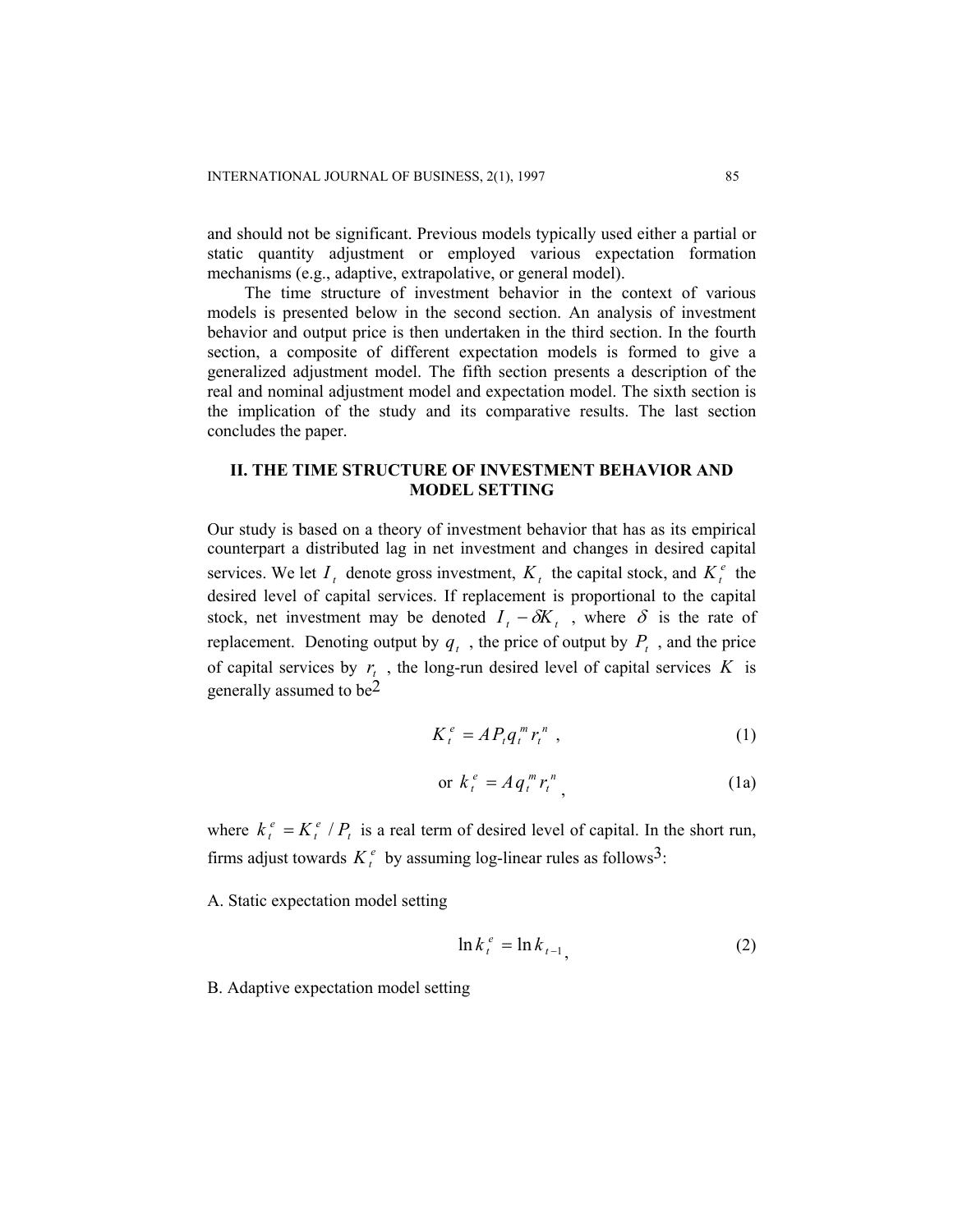86 Chou and Liang

$$
\ln k_{t}^{e} - \ln k_{t-1}^{e} = \lambda \Bigl( \ln k_{t} - \ln k_{t-1}^{e} \Bigr) \tag{3}
$$

where  $\lambda$  is the speed of adjustment in the process of expectation,  $0 < \lambda \leq 1$ ,

C. Extrapolative expectation model setting

$$
\ln k_t^e = (1 - \lambda) \ln k_{t-1} + \lambda \ln k_{t-1}^e,
$$
 (4)

D. Partial adjustment expectation setting

$$
\ln k_{t} - \ln k_{t-1} = \lambda \Bigl( \ln k_{t}^{e} - \ln k_{t-1} \Bigr) \tag{5}
$$

By algebraic manipulation, different equations with various price variables in the estimated equations are specified below.

### **II.A. Real Adjustment Expectation Models**

A. Static expectation-estimated equation form

$$
\ln K_{t-1} = \ln A + m \ln q_t + n \ln r_t + \ln P_t + \ln P_{t-1},
$$
\n(6)

$$
\ln k_{t-1} = \ln A + m \ln q_t + n \ln r_t + \ln P_t, \tag{6a}
$$

where  $m$  and  $n$  are both the coefficient of the estimated regressions and may be the elasticity of the independent variable of  $q_t$  and  $r_t$ , respectively.

B. Adaptive Expectation Estimated Equation Form

$$
\ln K_{t} = m_{0} + m_{1} \ln q_{t} + m_{2} \ln q_{t-1} + m_{3} \ln r_{t} + m_{4} \ln r_{t-1} + m_{5} \ln P_{t}, (7)
$$

$$
\ln k_{t} = m_{0} + m_{1} \ln q_{t} + m_{2} \ln q_{t-1} + m_{3} \ln r_{t} + m_{4} \ln r_{t-1} , \qquad (7a)
$$

where  $m_0 = \ln A$ ;  $m_1 = m / \lambda$ ;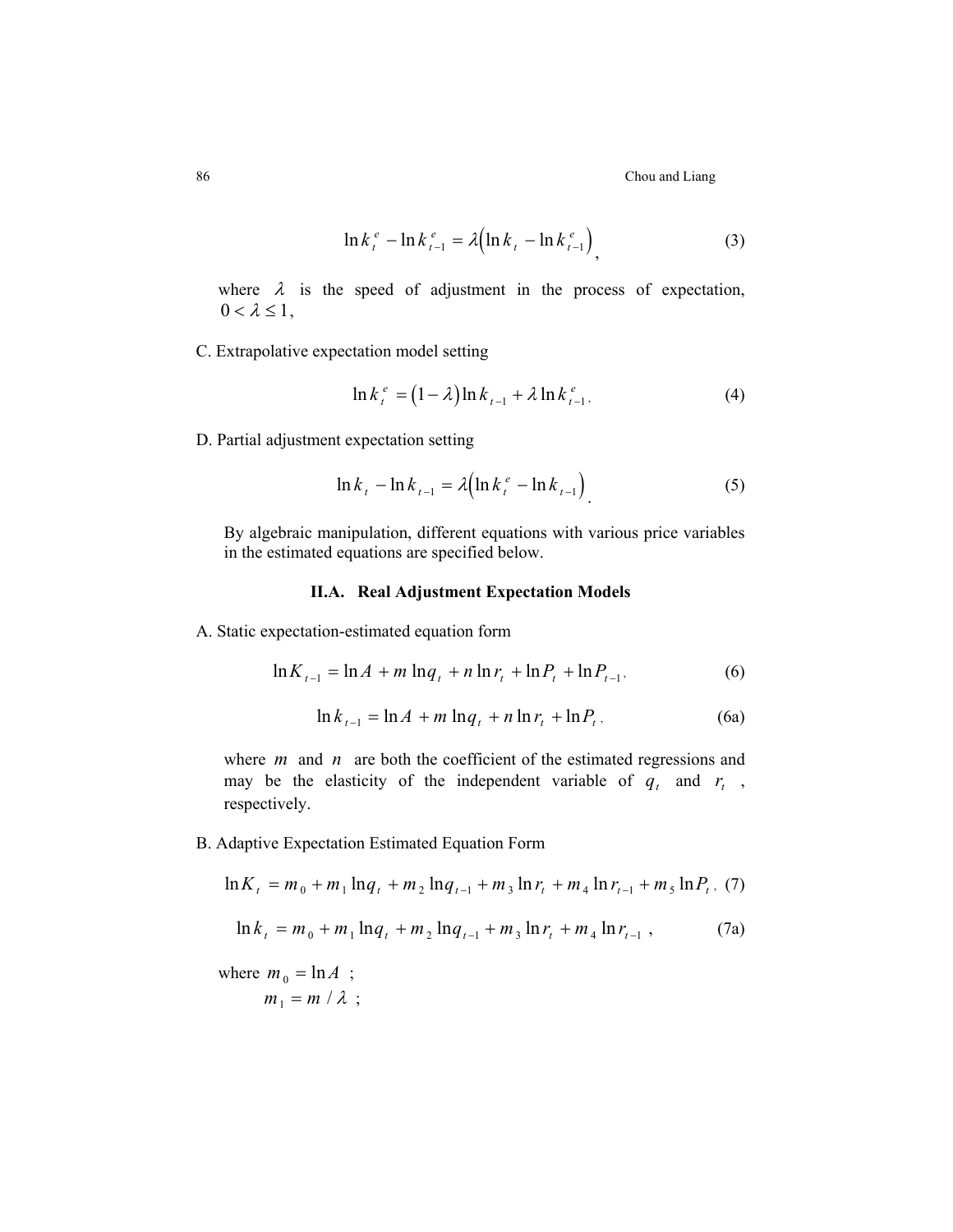$$
m_2 = -(1 - \lambda) / \lambda ;
$$
  
\n
$$
m_3 = n / \lambda ;
$$
  
\n
$$
m_4 = -(1 - \lambda)n / \lambda ;
$$
 and  
\n
$$
m_5 = 1 .
$$

C. Extrapolative Expectation - Estimated Equation Form

$$
\ln K_{t-1} = t_0 + t_1 \ln q_t + t_2 \ln r_t + t_3 \ln K_{t-2} + t_e \pi_e, \tag{8}
$$

$$
\ln k_{t-1} = t_0 + t_1 \ln q_t + t_2 \ln r_t + t_3 \ln K_{t-2} , \qquad (8a)
$$

where 
$$
t_0 = [1/(1 - \lambda)]\ln A
$$
;  
\n $t_1 = m/(1 - \lambda)$ ;  
\n $t_2 = n/(1 - \lambda)$ ;  
\n $t_3 = -\lambda(1 - \lambda)$ ; and  
\n $t_e \pi_e = \ln P_{t-1} - [\lambda(1 - \lambda)]\ln P_{t-2}$ .

D. Partial Adjustment Expectation - Estimated Equation Form

$$
\ln K_{t} = k_{0} + k_{1} \ln q_{t} + k_{2} \ln r_{t} + k_{3} K_{t-1} + k_{p} \pi_{p}, \qquad (9)
$$

$$
\ln k_{t} = k_{0} + k_{1} \ln q_{t} + k_{2} \ln r_{t} + k_{3} \ln k_{t-1}, \qquad (9a)
$$

where  $k_0 = \lambda \ln A$ ;

$$
k_1 = \lambda m ;\nk_2 = \lambda n ;\nk_3 = 1 - \lambda ; and\nk_p \pi_p = \ln(P_t / P_{t-1}) + \lambda \ln P_{t-1} = \ln P_t - (1 - \lambda) \ln P_{t-1} .
$$

Note that the above various expectations have different estimated equation forms and that each form has a different time structure by virtue of having various lag periods. Moreover, the behavior of output price has also been derived from an expectations setting.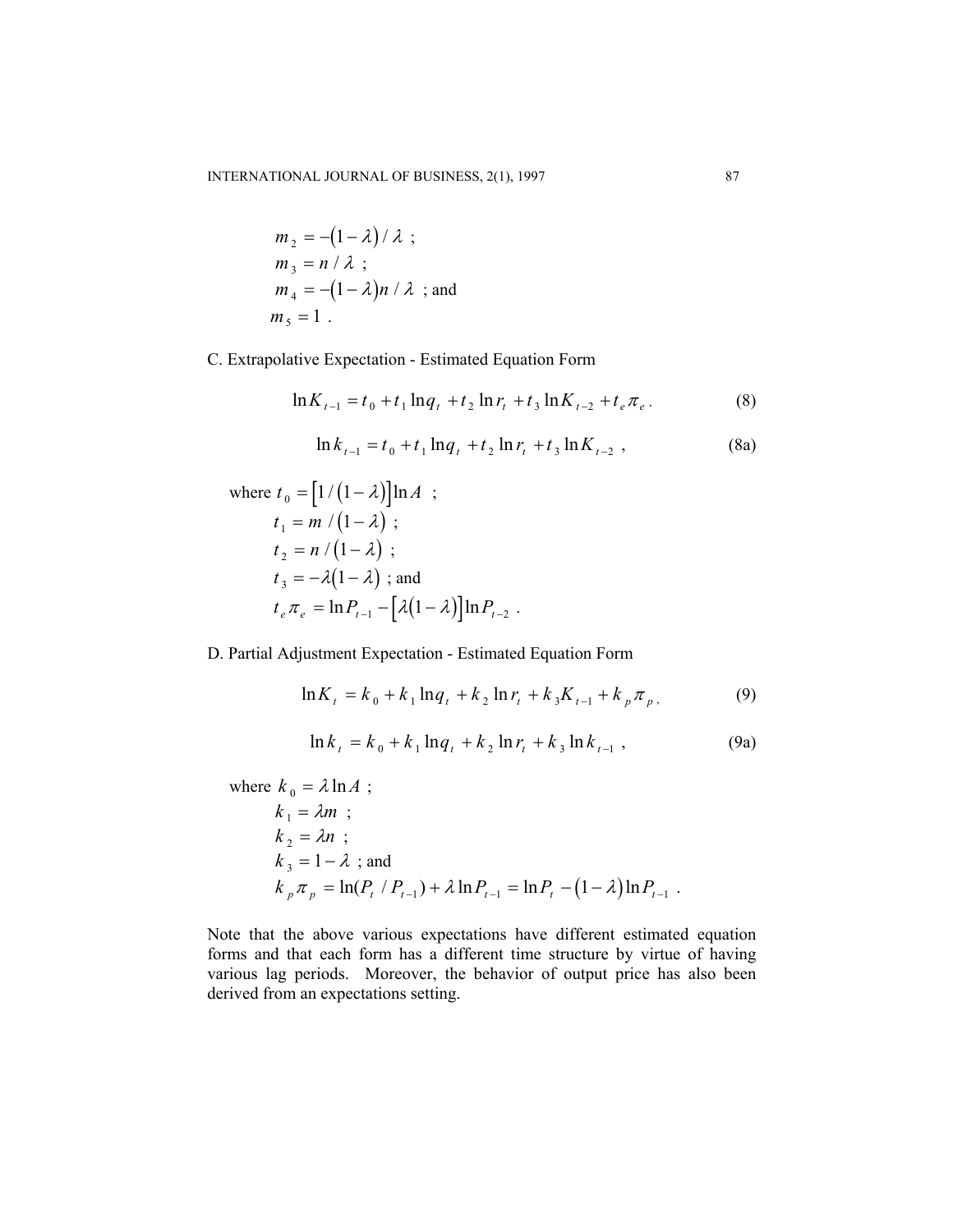## **II.B. Nominal Adjustment Expectation Models**

E. Static expectation - estimated equation form

$$
\ln K_{t-1} = \ln A + \ln P_t + m \ln q_t + n \ln r_t , \qquad (10)
$$

$$
\ln k_{t-1} = \ln A + m \ln q_t + n \ln r_t + \ln(P_t / P_{t-1}) \tag{10a}
$$

F. Adaptive expectation - estimated equation form

$$
\ln K_{t} = e_0 + e_1 \ln q_{t} + e_2 \ln q_{t-1} + e_3 \ln r_{t} + e_4 \ln r_{t-1} + e_A \pi_A, \qquad (11)
$$

$$
\ln k_t = e_0 + e_1 \ln q_t + e_2 \ln q_{t-1} + e_3 \ln r_{t-1} + e_A \pi_{A^*}, \qquad (11a)
$$

where  $e_0 = \ln A$ ;  $e_1 = m / \lambda$ ;  $e_2 = -m(1 - \lambda)/\lambda$ ;  $e_3 = n / \lambda$ ;  $e_4 = -n(1 - \lambda) / \lambda$ ; and  $e_A \pi_A = (1/\lambda) \ln P_t - [(1-\lambda)/\lambda] \ln P_{t-1}$ .

G. Extrapolative expectation - estimated equation form

$$
\ln K_{t-1} = d_1 + d_2 \ln q_t + d_3 \ln r_t + d_4 \ln K_{t-2} + d_E \pi_E , \qquad (12)
$$

$$
\ln k_{t-1} = d_1 + d_2 \ln q_t + d_3 \ln r_t + d_4 \ln k_{t-2} + d_E \pi_E, \quad (12a)
$$

where 
$$
d_1 = [1/(1 - \lambda)]\ln A
$$
;  
\n $d_2 = m/(1 - \lambda)$ ;  
\n $d_3 = n/(1 - \lambda)$ ;  
\n $d_4 = -\lambda(1 - \lambda)$ ;  
\n $d_E \pi_E = [1/(1 - \lambda)]\ln P_t$ ; and  
\n $d_E \pi_E = [1/(1 - \lambda)]\ln P_t + \ln P_{t-1} - [\lambda/(1 - \lambda)]\ln P_{t-2}$ .

H. Partial adjustment expectation - estimated equation form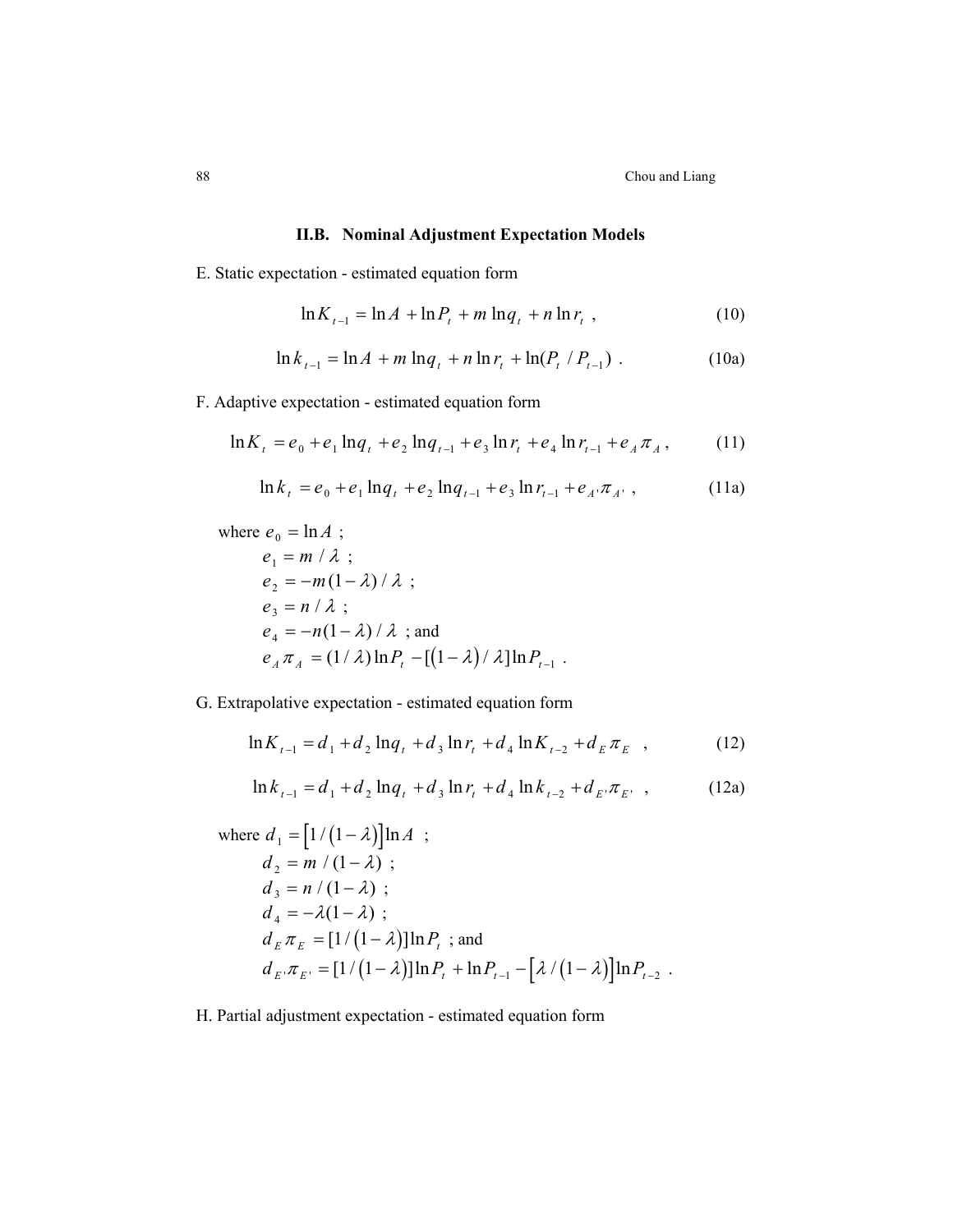$$
\ln K_{t} = g_{0} + g_{1} \ln q_{t} + g_{2} \ln r_{t} + g_{3} \ln K_{t-1} + g_{P} \pi_{P} , \qquad (13)
$$

$$
\ln k_{t} = g_{0} + g_{1} \ln q_{t} + g_{2} \ln r_{t} + g_{3} \ln k_{t-1} + g_{P'} \pi_{P'} , \qquad (13a)
$$

where  $g_0 = \lambda \ln A$ ;  $g_1 = \lambda m$ ;  $g_2 = \lambda n$ ;  $g_3 = 1 - \lambda$ ;  $g_p \pi_p = \lambda \ln P_t$ ; and  $g_{P'}\pi_{P'} = \ln(P_t / P_{t-1}) + \lambda(\ln P_t + \ln P_{t-1}) = (1 + \lambda)\ln P_t - (1 - \lambda)\ln P_{t-1}$ 

# **III. AN ANALYSIS OF INVESTMENT BEHAVIOR AND OUTPUT PRICE**

We now consider an example from partial adjustment expectation setting in equation (5) above to show the behavior of investment<sup>4</sup>. Assume that

$$
\ln(K_t/P_t) - \ln(K_{t-1}/P_{t-1}) = \lambda \Big[ \ln(K_t^e/P_t) - \ln(K_{t-1}/P_{t-1}) \Big] \tag{14}
$$

Taking logarithm of (1) and substituting into (14) yields

$$
\ln(K_t / P_t) = \alpha_0 + \alpha_1 \ln q_t + \alpha_2 \ln r_t + \alpha_3 \ln(K_{t-1} / P_{t-1}), \qquad (15)
$$

where  $\alpha_0 = \lambda \ln A$ ;

$$
\alpha_1 = \lambda m \quad ; \text{and} \quad \alpha_2 = \lambda n \quad .
$$

Denoting real magnitudes with lower case letters, (15) can be expressed as

$$
\ln k_{t} = \alpha_{0} + \alpha_{1} \ln q_{t} + \alpha_{2} \ln r_{t} + \alpha_{3} \ln k_{t-1} \tag{16}
$$

Here we see the time structure of investment behavior, with capital lagged one period but with output,  $q_t$ , and capital service,  $r_t$ , influencing  $k_t$  only contemporaneously.

Testing whether expected inflation also enters as an explanatory variable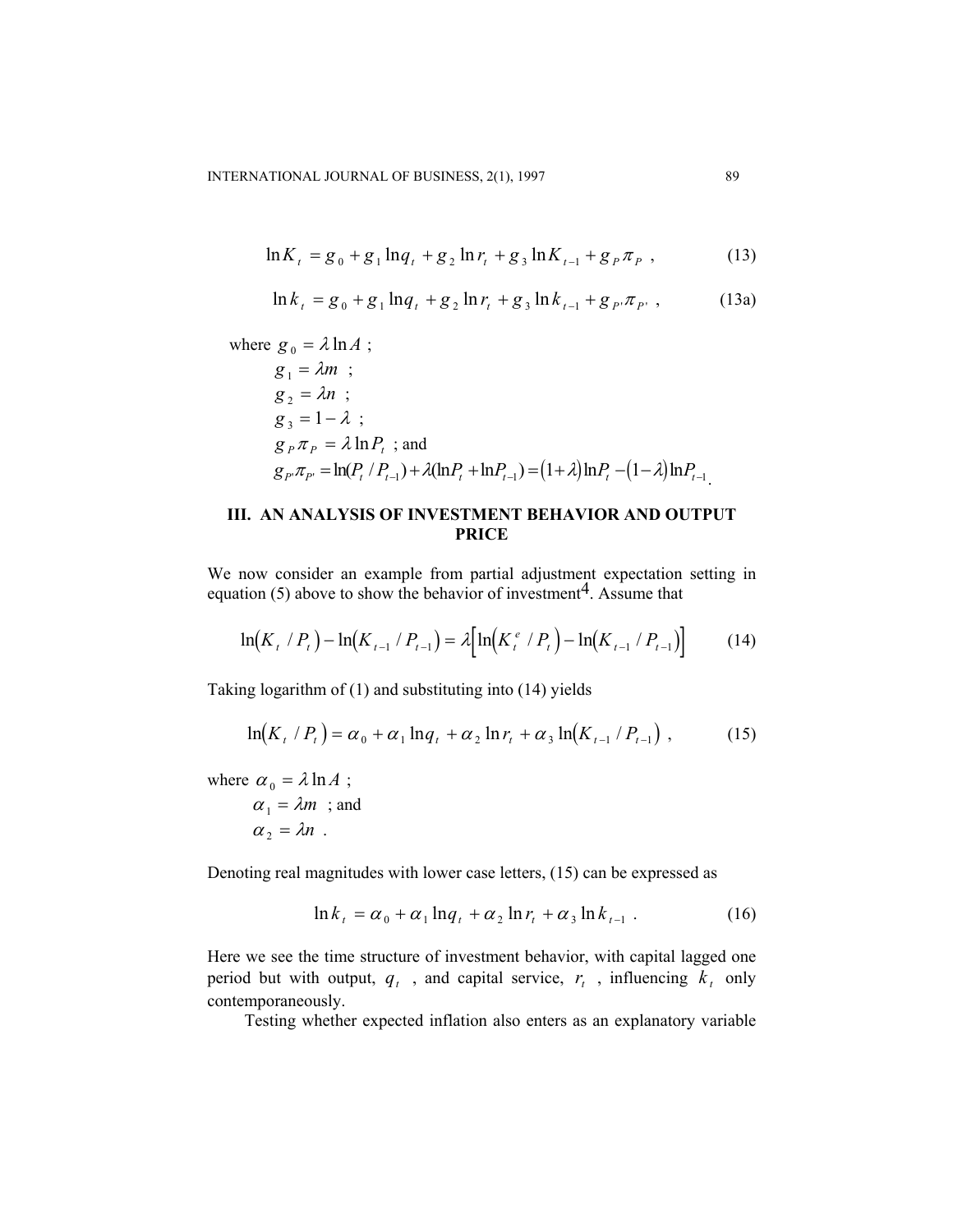is then accomplished by including expected (or actual) inflation in (1) and thus in (16), which yields an estimating equation

$$
\ln k_{t} = \alpha_{0} + \alpha_{1} \ln q_{t} + \alpha_{2} \ln r_{t} + \alpha_{3} \ln k_{t-1} + \alpha_{4} \ln \pi, \qquad (17)
$$

where  $\pi$  is the actual rate of inflation<sup>5</sup> or  $\pi = P_t / P_{t-1}$ .

We next assume that firms adjust towards  $K_t^e$  by a nominal adjustment of the capital stock; i.e.,

$$
\ln K_{t} - \ln K_{t-1} = \lambda (\ln K_{t}^{e} - \ln K_{t-1}) \tag{18}
$$

which gives, upon substitution from  $(1)$ 

$$
\ln(K_t / P_t) = \beta_0 + \beta_1 \ln q_t + \beta_2 \ln r_t + \beta_3 \ln(K_{t-1} / P_t),
$$
 (19)

where  $\beta_0 = \lambda \ln A$ ;

$$
\beta_1 = \lambda m ;
$$
  
\n
$$
\beta_2 = \lambda n ;
$$
 and  
\n
$$
\beta_3 = 1 - \lambda .
$$

The difference between (15) and (19) is found in the last term. Under the hypothesis that nominal terms adjust with a lag, the last period's capital stock should be deflated by this period's price. An alternative way of writing (19) is

$$
\ln k_{t} = \alpha_{0} + \alpha_{1} \ln q_{t} + \alpha_{2} \ln r_{t} + \alpha_{3} \ln k_{t-1} + \alpha_{4} \ln (P_{t} / P_{t-1}), \qquad (20)
$$

where 
$$
\alpha_3 = -\alpha_4
$$
. (21)

Equations (20) and (16) differ by the term  $\ln(P_t / P_{t-1})$ , which is approximately the rate of inflation itself. Consequently, under a nominal adjustment mechanism, the rate of inflation will automatically enter the equation. It follows that equation (17) is evidence of misspecification of the model, with the role of the price variable,  $P_t$ , depending on whether nominal or real capital is being analyzed.

There is a simple test for misspecification. If a nominal adjustment outperforms a real adjustment, then equation (20) should be significantly better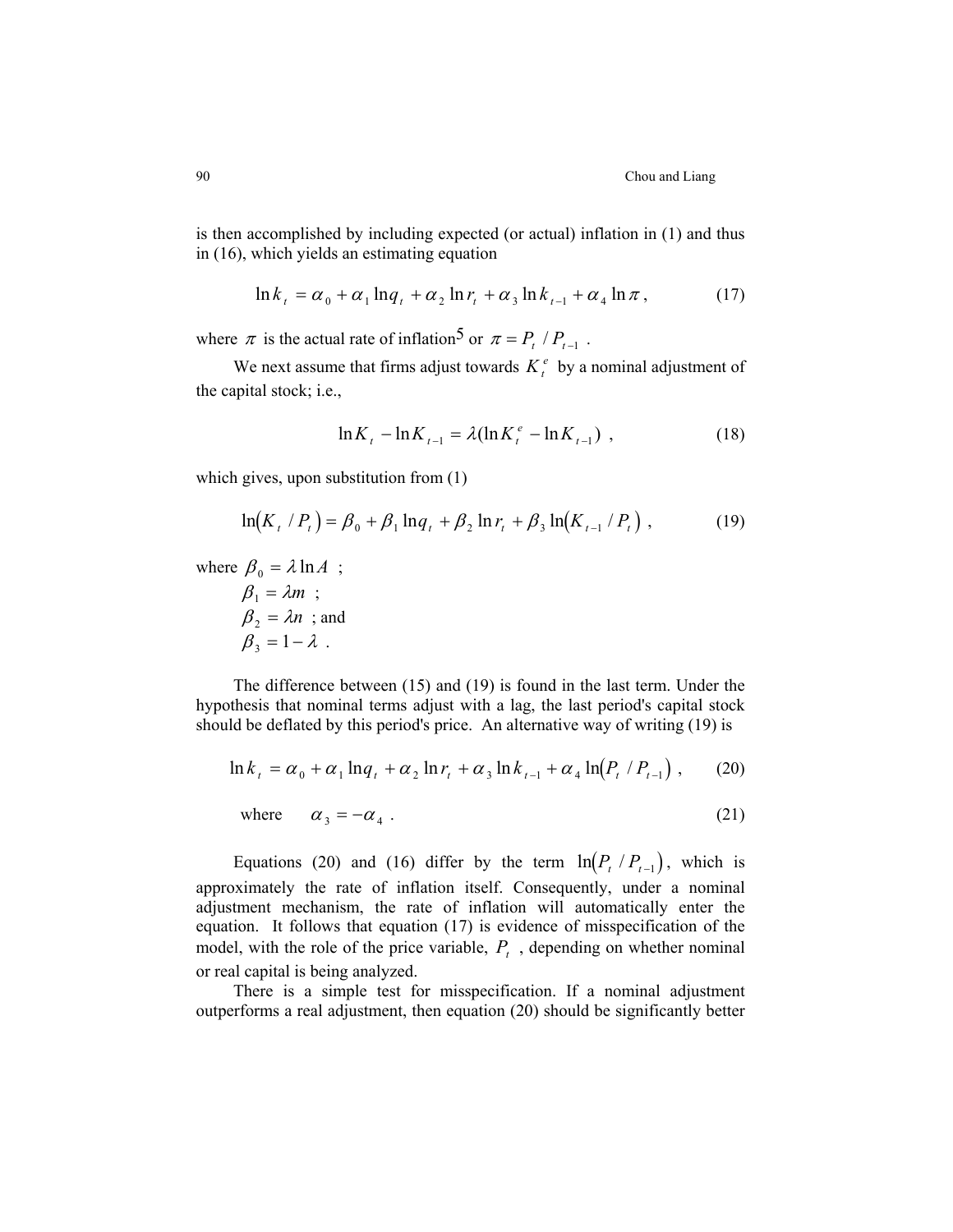than equation (16), and the implied restriction (21) should hold. This restriction is that the coefficients on  $\ln k_{t-1}$  and  $\ln(P_t/P_{t-1})$  are equal and opposite in sign.

Notice that equation (20) can be rewritten as

$$
\ln k_t = \alpha_0 + \alpha_1 \ln q_t + \alpha_2 \ln r_t + \alpha_3 \ln(K_{t-1}/P_t) + (\alpha_3 + \alpha_4) \ln(P_t/P_{t-1}) \quad (22)
$$

The test of whether (21) holds is thus a test that  $\alpha_3 + \alpha_4 = 0$ , i.e., it is the test that the coefficient of the price variable (in the rate of inflation form) in equation (22) is zero. Consequently, the test that the nominal specification is sustained by the data (i.e.,  $(21)$  holds) is exactly the test that the price variable is not significantly different from zero in equation (22). In addition to the partial adjustment expectation model being implied by the restriction, other expectation models are also implied by the restriction.

From the above nominal and real adjustments, we conclude that great care must be taken in specifying models for which the price variable is relevant.

## **IV. GENERALIZED EXPECTATIONS ADJUSTMENT MODEL AND COMPARISON**

To characterize the time pattern of response of investment to change in the conditions determining the desired level of capital services and output price, the distributed lag in desired capital and desired output may be written in various forms using Waud's General Model as follows6:

A. Real Adjustment / Expectations Models

A1.  $k_t$  is the Nerlove setting, while  $q_t$  is the Cagan setting

1.  $\ln k_i^e = \ln A + m \ln q_i^e + n \ln r_i$ , 2.  $\ln k_{t}^{e} - \ln k_{t-1}^{e} = \lambda_1 (\ln k_{t} - \ln k_{t-1}^{e})$ *e*  $-\ln k_{t-1}^e = \lambda_1 \left(\ln k_t - \ln k_{t-1}^e\right)$ ,  $0 < \lambda_1 \le 1$ , 3.  $\ln q_t - \ln q_{t-1} = \lambda_2 (\ln q_t^e - \ln q_{t-1})$ ,  $0 < \lambda_2 \le 1$ , Solving for the expectation yields

 $\ln k_t = a_0 + a_1 \ln q_t + a_2 \ln q_{t-1} + a_3 \ln q_{t-2} + a_4 \ln r_t + a_5 \ln r_{t-1}$  $(23)$ 

where 
$$
a_0 = \ln A
$$
 ;  
\n $a_1 = m / \lambda_1 \lambda_2$ ;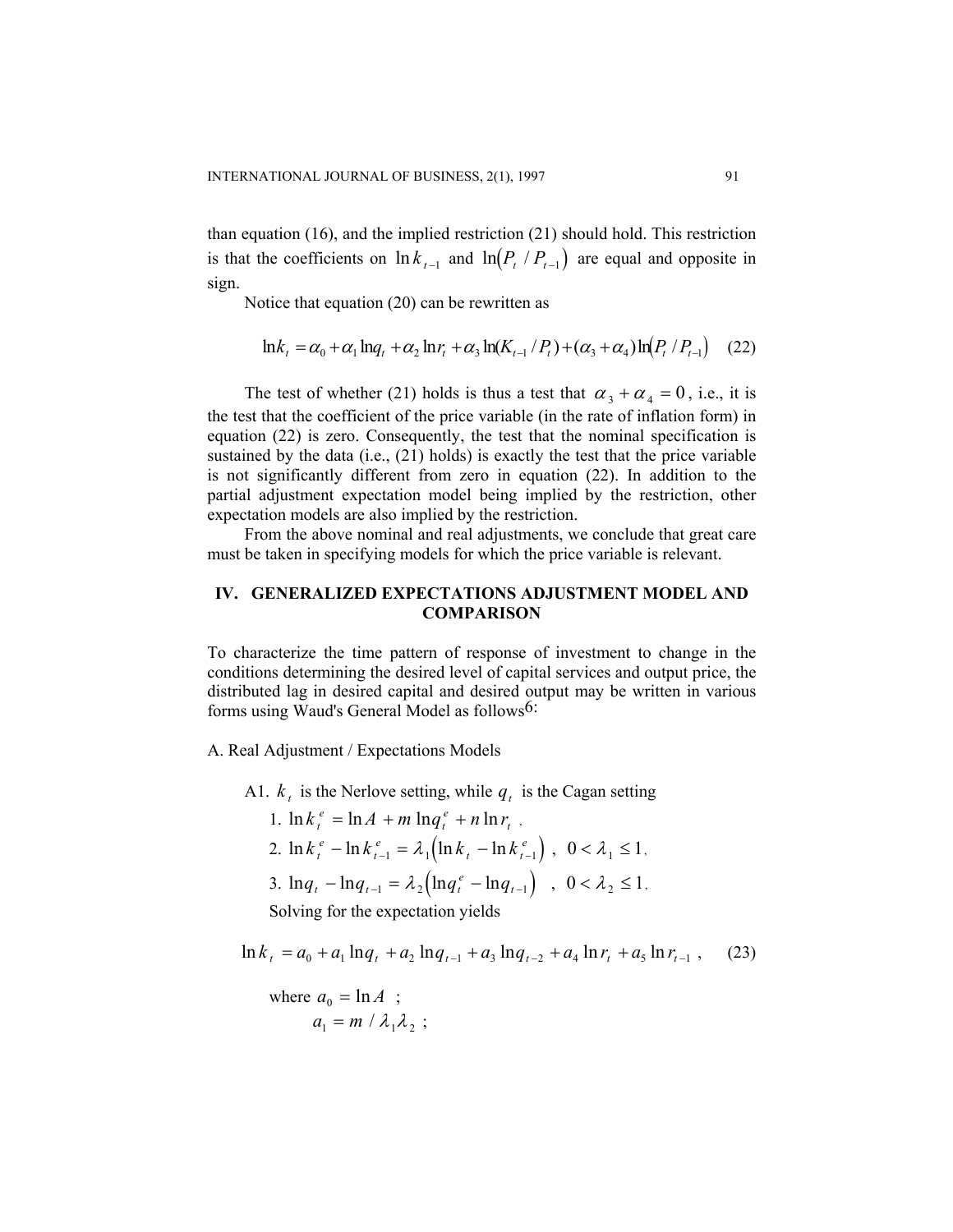92 Chou and Liang

$$
a_2 = -m(\lambda_2 - \lambda_1) / \lambda_1 \lambda_2 = -a_1(\lambda_2 - \lambda_1) ;
$$
  
\n
$$
a_3 = -m(1 - \lambda_1)(1 - \lambda_2) / \lambda_1 \lambda_2 = -a_1(1 - \lambda_1)(1 - \lambda_2) ;
$$
  
\n
$$
a_4 = n / \lambda_1 ;
$$
 and  
\n
$$
a_5 = -n(1 - \lambda_1) / \lambda_1 = -a_4(1 - \lambda_1) .
$$

If the speed of adjustment is the same,  $\lambda_1 = \lambda_2 = \lambda$ , then the equation may be rewritten as

$$
\ln k_{t} = b_{0} + b_{1} \ln q_{t} + b_{2} \ln q_{t-1} + b_{3} \ln q_{t-2} + b_{4} \ln r_{t} + b_{5} \ln r_{t-1} \tag{24}
$$

where  $b_0 = \ln A = a_0$ ;

$$
b_1 = m / \lambda^2 ;
$$
  
\n
$$
b_2 = 0 ;
$$
  
\n
$$
b_3 = (m / \lambda^2) (1 - \lambda)^2 ;
$$
  
\n
$$
b_4 = n / \lambda ;
$$
 and  
\n
$$
b_5 = -n(n / \lambda) (1 - \lambda) = -b_3 (1 - \lambda) .
$$

Note that when the speed of adjustment is the same, the explanatory variable  $q_t$  of the equation no longer appears (i.e.  $b_1 = 0$ ). Furthermore, output price plays no role in the determination of  $k_t$ .

A2.  $k_t$  is the Cagan setting, while  $q_t$  is the Nerlove setting

1.  $\ln k_t^e = \ln A + m \ln q_t^e + n \ln r_t$ , 2.  $\ln k_{t} - \ln k_{t-1} = \lambda_1 \left( \ln k_{t}^{e} - \ln k_{t-1} \right)$ ,  $0 < \lambda_1 \leq 1$ , 3.  $\ln q_t^e - \ln q_{t-1}^e = \lambda_2 (\ln q_t - \ln q_{t-1}^e)$ *e*  $-\ln q_{t-1}^e = \lambda_2 (\ln q_t - \ln q_{t-1}^e)$ ,  $0 < \lambda_2 \le 1$ ,

Solving for the expectation, we obtain the following equation:

$$
\ln k_{t} = c_{0} + c_{1} \ln q_{t} + c_{2} \ln r_{t} + c_{3} \ln r_{t-1} + c_{4} \ln k_{t-1} + c_{5} \ln k_{t-2} , \quad (25)
$$

where 
$$
c_0 = \lambda_1 \lambda_2 \ln A
$$
;  
\n $c_1 = -\lambda_1 \lambda_2 m$ ;  
\n $c_2 = \lambda_1 n$ ;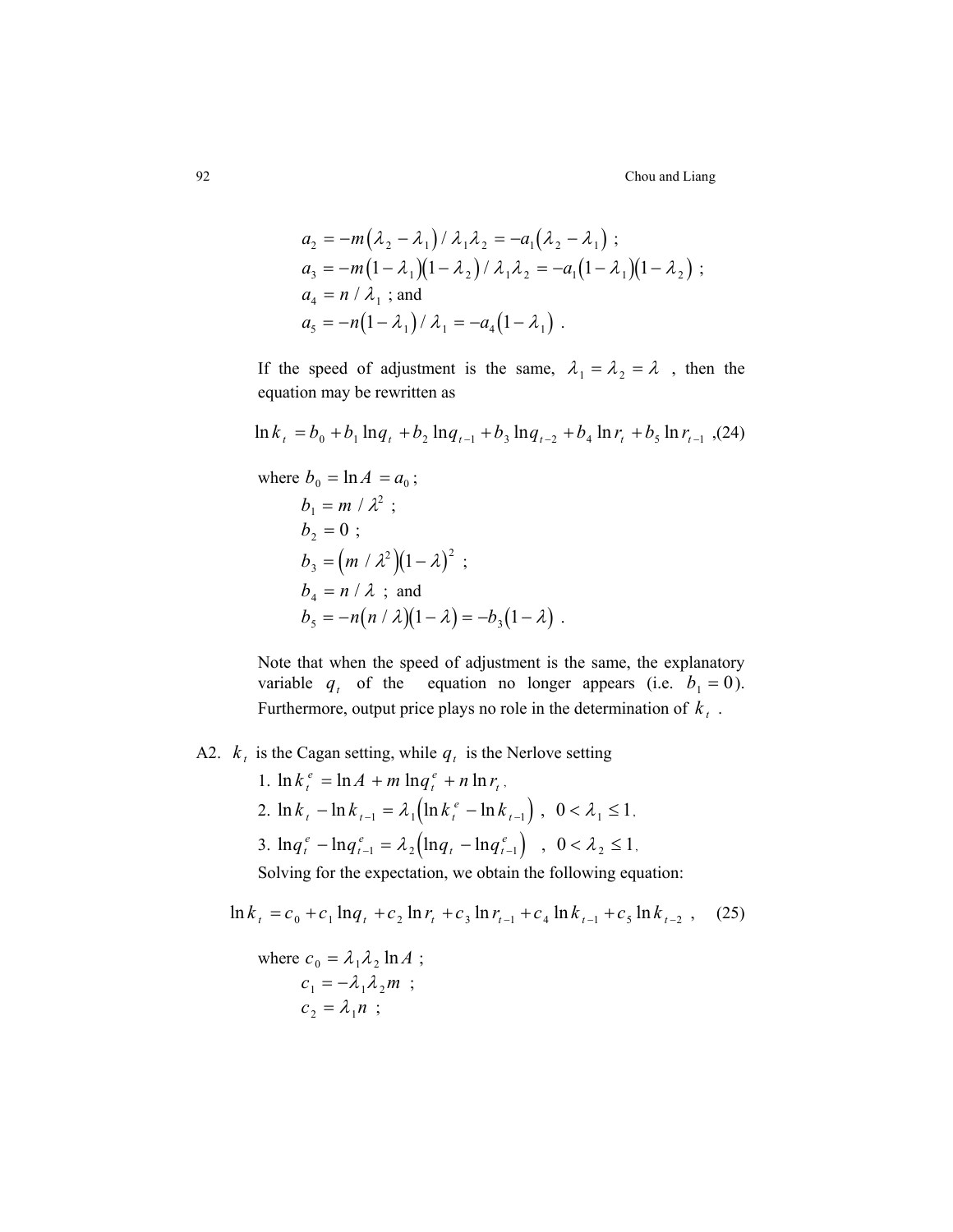$$
c_3 = -\lambda_1 n(1 - \lambda_2) = -c_2(1 - \lambda_2) ;
$$
  
\n
$$
c_4 = (1 - \lambda_1) + (1 - \lambda_2) ;
$$
 and  
\n
$$
c_5 = -(1 - \lambda_1)(1 - \lambda_2) .
$$

If the speed of adjustment is the same,  $\lambda_1 = \lambda_2 = \lambda$ , then

 $\ln k_t = d_0 + d_1 \ln q_t + d_2 \ln r_t + d_3 \ln r_{t-1} + d_4 \ln k_{t-1} + d_5 \ln k_{t-2}$ , (26)

where 
$$
d_0 = \lambda^2 \ln A
$$
;  
\n $d_1 = -\lambda^2 m$ ;  
\n $d_2 = \lambda n$ ;  
\n $d_3 = -d_2(1-\lambda) = -\lambda(1-\lambda)n$ ;  
\n $d_4 = (1-\lambda) + (1-\lambda) = 2(1-\lambda)$ ; and  
\n $d_5 = -(1-\lambda)^2$ .

Comparing case A1 to case A2, where both are real adjustment models, the time pattern is seen to be different. We get a time lag in capital stock for case A2 but not for case A1, and the time lag variable  $q_{t-1}$  in case A2 still holds whether or not the speed of adjustment is the same.

B. Nominal adjustment / Expectations models

One point to note is the somewhat asymmetric assumption regarding the adjustment of capital and output, as represented by equations in case A1 and case A2, which have firms adjusting their capital and output instantly with respect to price, but slowly with respect to capital or output. However, since it is nominal terms which are always adjusted, clearly a nominal adjustment mechanism makes more sense.

- B1. *K*, is the Nerlove setting, while  $Q_t$  is the Cagan setting<sup>7</sup>
	- 1.  $\ln K_t^e = \ln A + \ln P_t + m \ln q_t^e + n \ln r_t$ , 2.  $\ln K_t^e - \ln K_{t-1}^e = \delta_1 (\ln K_t - \ln K_{t-1}^e)$ *e*  $-\ln K_{t-1}^e = \delta_1 \left( \ln K_t - \ln K_{t-1}^e \right) , \ \ 0 < \delta_1 \leq 1$ 3.  $lnQ_t - lnQ_{t-1} = \delta_2 (lnQ_t^e - lnQ_{t-1})$ ,  $0 < \delta_2 \le 1$ .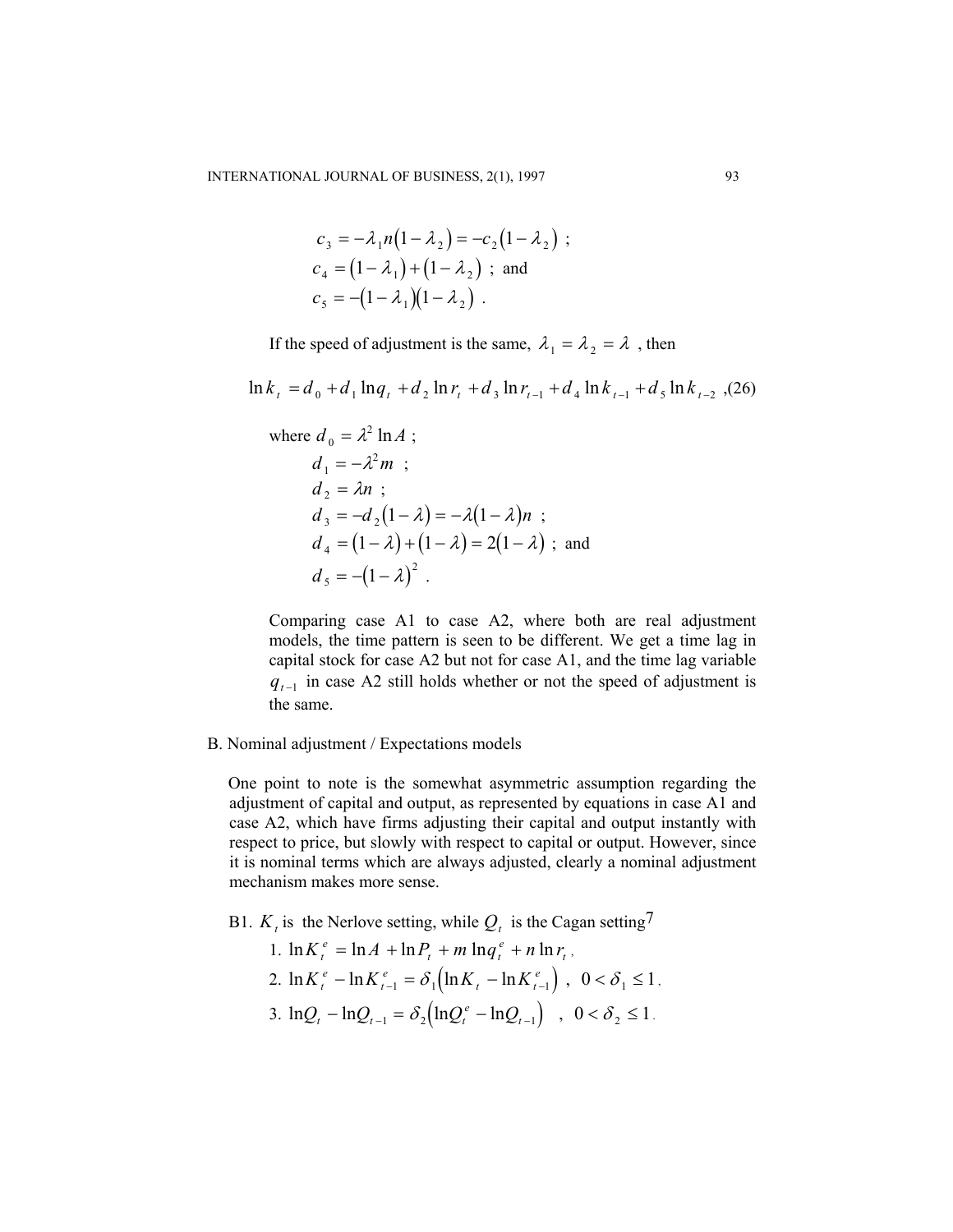Solving for the expectation, we get the following equation:

$$
\ln K_t = e_0 + e_1 \ln Q_t + e_2 \ln Q_{t-1} + e_3 \ln Q_{t-2} + e_4 \ln r_t + e_5 \ln P_t, (27)
$$

where 
$$
e_0 = \ln A
$$
;  
\n $e_1 = m / \delta_1 \delta_2$ ;  
\n $e_2 = (m / \delta_2) [(1 - \lambda_1) + (1 + \lambda_2)]$ ;  
\n $e_3 = (m / \delta_2) (1 - \delta_1) (1 - \delta_2)$ ;  
\n $e_4 = n$ ; and  
\n $e_5 = 1 - m$ .

If  $\delta_1 = \delta_2 = \delta$ , then

$$
\ln K_t = d_0 + d_1 \ln Q_t + d_2 \ln Q_{t-1} + d_3 \ln Q_{t-2} + d_4 \ln r_t + d_5 \ln P_t
$$
 (28)

where 
$$
d_0 = \ln A
$$
;

$$
d_1 = m / \delta^2 ;
$$
  
\n
$$
d_2 = -2m(1 - \delta) / \delta ;
$$
  
\n
$$
d_3 = m(1 - \delta)^2 / \delta = -(1 - \delta) d_2 / 2 ;
$$
  
\n
$$
d_4 = n ;
$$
 and  
\n
$$
d_5 = 1 - m .
$$

Note that for the time pattern of nominal terms adjustment, we have a twoperiod lag in the explanatory variable output  $Q_t$  and the sign alternates. However, output price is not affected by the speed of adjustment  $(\delta)$ , with the elasticity of output  $(m)$  being the unique factor. If the elasticity of output is equal to one, then output price plays no role in the nominal adjustment model and seems to accord with a rational expectation model.

Considering now the model in real terms, the above equation may be rewritten as

$$
\ln k_t = f_0 + f_1 \ln q_t + f_2 \ln q_{t-1} + f_3 \ln q_{t-2} + f_4 \ln r_t + f_5 \pi_t , \quad (29)
$$

where  $f_0 = d_0$ ;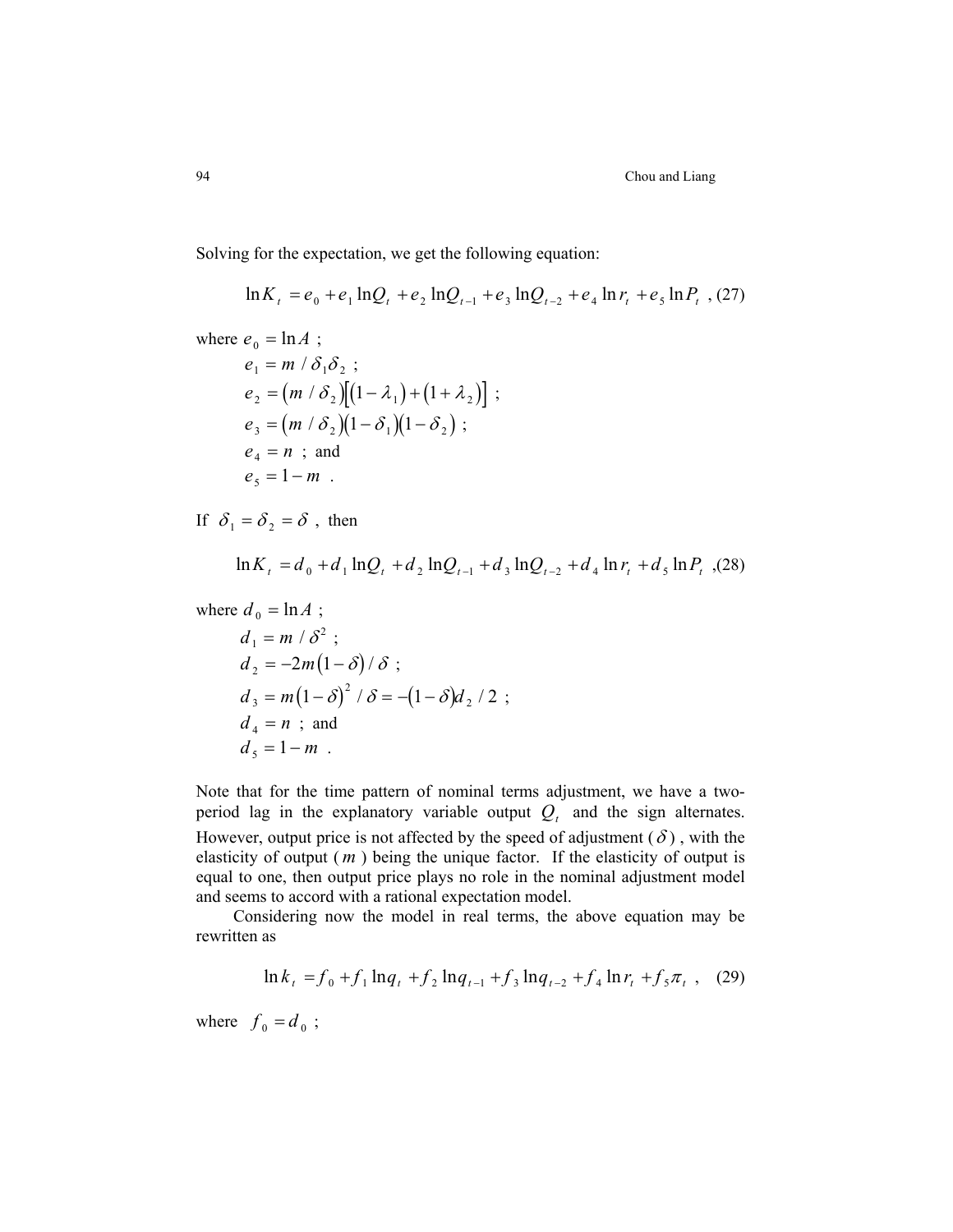$$
f_1 = d_1 ;
$$
  
\n
$$
f_2 = d_2 ;
$$
  
\n
$$
f_3 = d_3 ;
$$
  
\n
$$
f_4 = d_4 ;
$$
 and  
\n
$$
f_5 \pi_t = [2 - m - (m/\delta)] \ln P_t - [2m(1 - \delta)/\delta] \ln P_{t-1} - [m(1 - \delta)^2/\delta] \ln P_{t-2} .
$$
 Note that using will now have true log and is combined with the electrical

Note that price will now have two lags and is combined with the elasticity of output  $(m)$  and the speed of adjustment  $(\delta)$ . It is obvious that when empirically testing investment behavior or the level of desired capital, we shouldn't treat output price arbitrarily. Rather, price must obey the given models.

# B2.  $K_t$  is the Cagan setting, while  $Q_t$  is the Nerlove setting<sup>8</sup>

1. 
$$
\ln K_t^e = \ln A + \ln P_t + m \ln q_t^e + n \ln r_t
$$
,  
\n2.  $\ln K_t - \ln K_{t-1} = \delta_1 (\ln K_t^e - \ln K_{t-1})$ ,  $0 < \delta_1 \le 1$ ,  
\n3.  $\ln Q_t^e - \ln Q_{t-1}^e = \delta_2 (\ln Q_t - \ln Q_{t-1}^e)$ ,  $0 < \delta_2 \le 1$ .

Solving for the expectation, we get the following equation:

$$
\ln K_t = g_0 + g_1 \ln Q_t + g_2 \ln r_t + g_3 \ln r_{t-1} + g_4 \ln K_{t-1} + g_5 \ln K_{t-2} + g_6 \pi_t
$$
 (30)

where 
$$
g_0 = \delta_1 \delta_2 \ln A
$$
;  
\n $g_1 = \delta_1 \delta_2 m$ ;  
\n $g_2 = n \delta_1$ ;  
\n $g_3 = -n \delta_1 (1 - \delta_2)$ ;  
\n $g_4 = (1 - \delta_1) + (1 - \delta_2)$ ;  
\n $g_5 = -(1 - \delta_1)(1 - \delta_2)$ ; and  
\n $g_6 \pi_t = \delta_1 (1 - m) [\ln P_t - (1 - \delta_2) \ln P_{t-1}]$ .

If  $\delta_1 = \delta_2 = \delta$ , then the equation can be rewritten as

$$
\ln K_t = h_0 + h_1 \ln Q_t + h_2 \ln r_t + h_3 \ln r_{t-1} + h_4 \ln K_{t-1} + h_5 \ln K_{t-2} + h_6 \pi_t ,
$$
 (31)

where  $h_0 = \delta^2 \ln A$ ;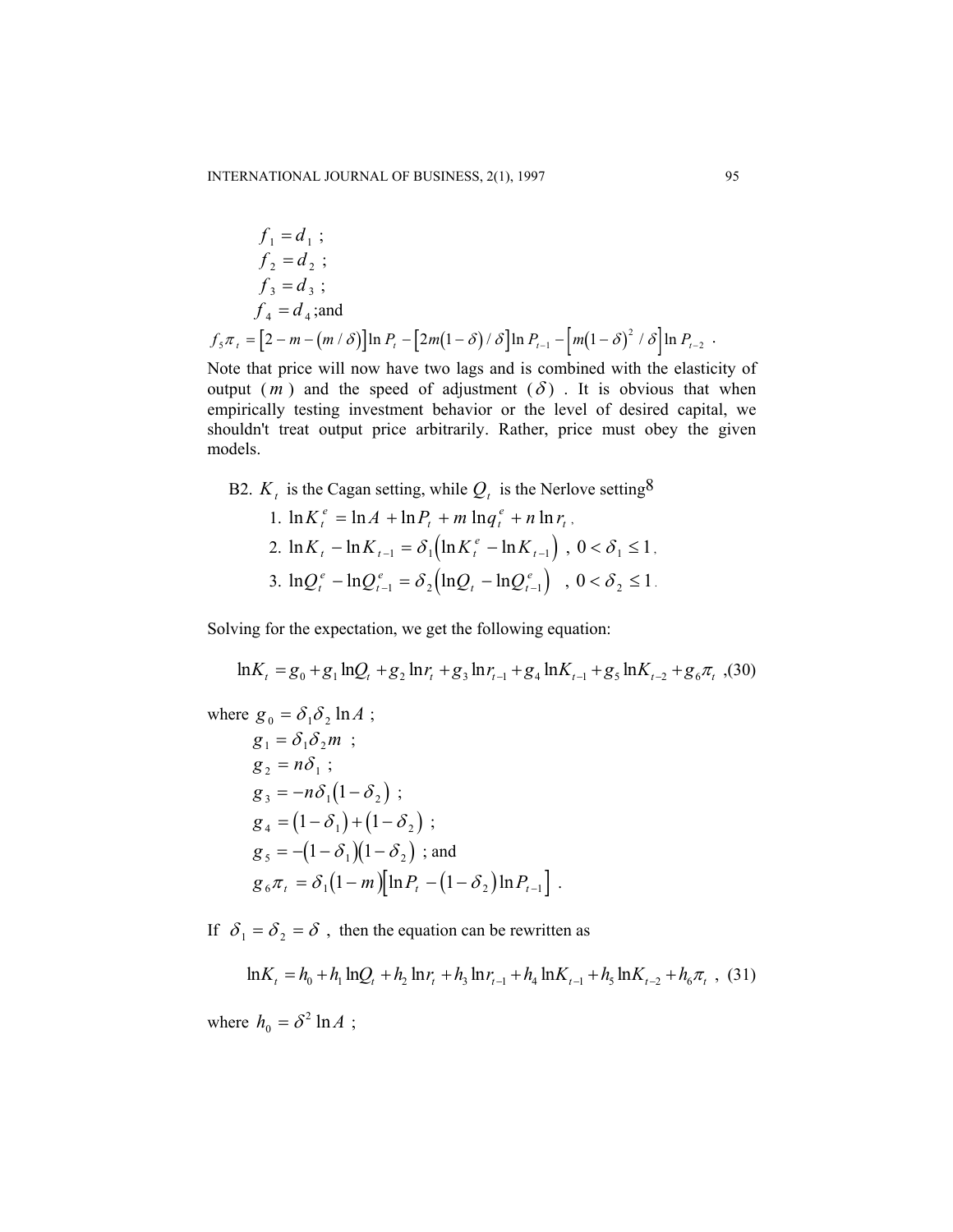$$
h_1 = \delta^2 m ;
$$
  
\n
$$
h_2 = n\delta ;
$$
  
\n
$$
h_3 = -n\delta(1 - \delta) ;
$$
  
\n
$$
h_4 = 2(1 - \delta) ;
$$
  
\n
$$
h_5 = -(1 - \delta)^2 ;
$$
 and  
\n
$$
h_6 \pi_t = \delta(1 - m) [\ln P_t - (1 - \delta) \ln P_{t-1} ].
$$

Note that output price is also combined with the speed of adjustment ( $\delta$ ) and the elasticity of output, and the treatment is not arbitrary. It is obvious that the time structure or time pattern will specify different time lags. In the designed equation, capital has a lag of two periods, while output is not lagged.

Comparing case A, the real adjustment model, to case B, the nominal adjustment model, the form of the lag between various expectations is quite different. We can see that output price enters equations with different time lags and structured forms. The time structure of capital and output, and even the other variable have shown different form and lag structures.

# **V. REAL VERSUS NOMINAL MODELS AND THE RATE OF INFLATION**

In the above treatment, we assumed that firms adjust their capital stock instantly with respect to price. This led to some interesting results, including various time patterns and investment behaviors. Now we will relax the assumption, by letting firms adjust slowly with respect to price. We also use the Waud General Model, which combines both Nerlove and Cagan settings, to test the role of price in the different adjustment for real and nominal terms.

A. Real Adjustment for Capital

- 1.  $\ln K_t^e = \ln A + \ln P_t^e + m \ln q_t + n \ln r_t$ ,
- 2.  $\ln k_{t} \ln k_{t-1} = \delta_1 \left( \ln k_{t}^{e} \ln k_{t-1} \right)$ ,  $0 < \delta_1 \le 1$ ,
- 3.  $\ln P_t^e \ln P_{t-1}^e = \delta_2 (\ln P_t \ln P_{t-1}^e)$ , *t e*  $-\ln P_{t-1}^e = \delta_2 \left( \ln P_t - \ln P_{t-1}^e \right)$  ,  $0 < \delta_2 \le 1$ .

Solving for the expectation, we get the following equation:

$$
\ln k_t = i_0 + i_1 \ln q_t + i_2 \ln r_t + i_3 \ln k_{t-1} + i_4 \ln k_{t-2} + i_5 \ln q_{t-1} + i_6 \ln r_{t-1} + i_7 \pi_r ,
$$
 (32)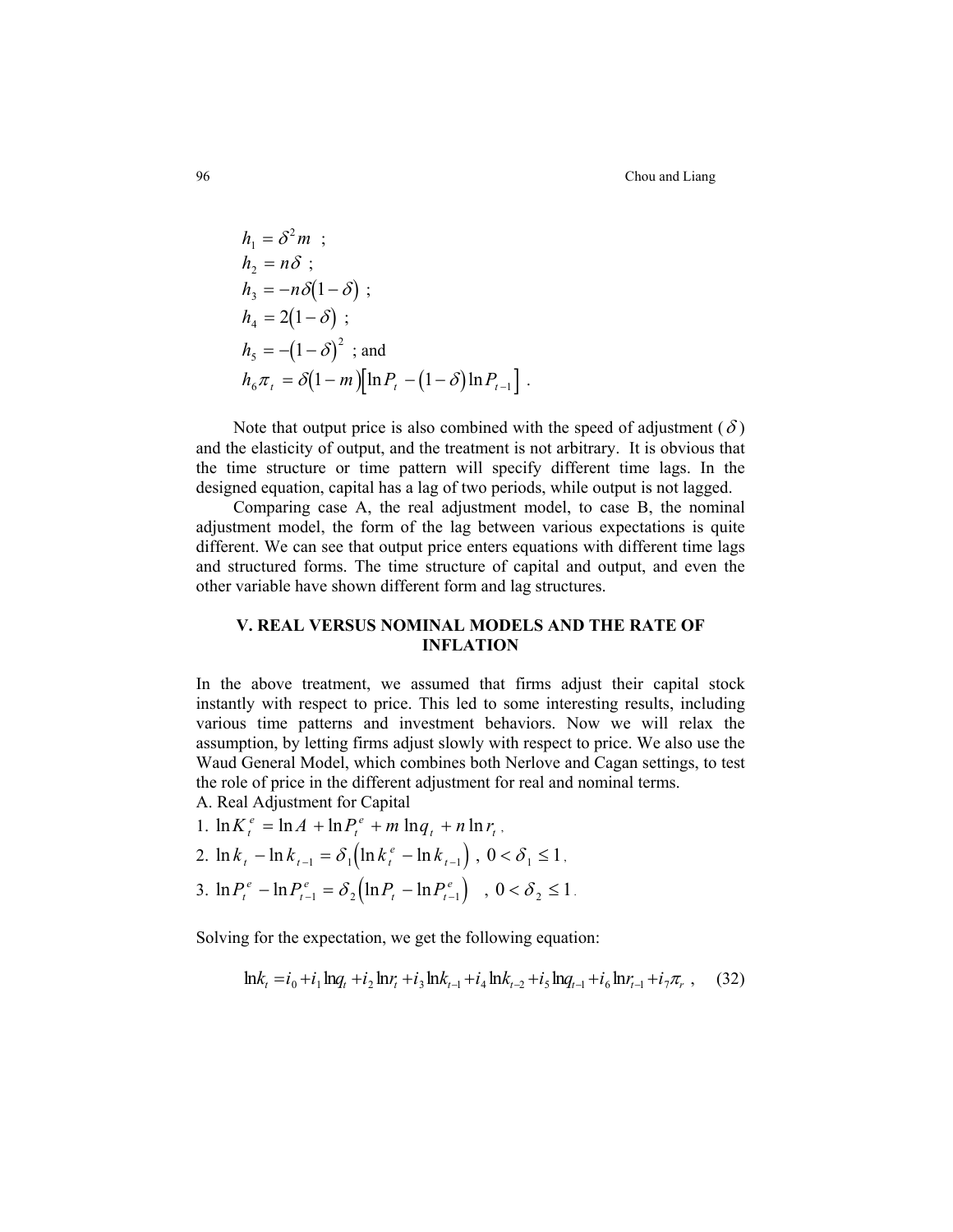where 
$$
i_0 = \delta_1 \delta_2 \ln A
$$
;  
\n $i_1 = \delta_1 m$ ;  
\n $i_2 = \delta_1 n$ ;  
\n $i_3 = (1 - \delta_1) + (1 - \delta_2)$ ;  
\n $i_4 = -(1 - \delta_1)(1 - \delta_2)$ ;  
\n $i_5 = -\delta_1(1 - \delta_2)m$ ;  
\n $i_6 = -\delta_1(1 - \delta_2)n$  ; and  
\n $i_7 \pi_r = \delta_1(\delta_2 - 1)\ln(P_t / P_{t-1})$ .

If  $\delta_1 = \delta_2 = \delta$ , then the equation becomes

$$
\ln k_t = j_0 + j_1 \ln q_t + j_2 \ln r_t + j_3 \ln k_{t-1} + j_4 \ln k_{t-2} + j_5 \ln q_{t-1} + j_6 \ln r_{t-1} + j_7 \pi_t ,
$$
 (33)

where 
$$
j_0 = \delta^2 \ln A
$$
;  
\n $j_1 = \delta m$ ;  
\n $j_2 = \delta n$ ;  
\n $j_3 = 2(1 - \delta)$ ;  
\n $j_4 = -(1 - \delta)^2$ ;  
\n $j_5 = -\delta(1 - \delta)m$ ;  
\n $j_6 = -\delta(1 - \delta)n$  ; and  
\n $j_7 \pi_t = \delta(\delta - 1) \ln(P_t / P_{t-1})$ .

For this equation, the real terms and price are not instantly adjusted. We can see that the square of speed of adjustment is equal to the coefficient of the explanatory variable  $P_t$ . Furthermore, the capital stock,  $k_t$ , shows a twoperiod lag in the equation.

B. Nominal Adjustment for the Capital

1. 
$$
\ln K_t^e = \ln A + \ln P_t^e + m \ln q_t + n \ln r_t
$$
,  
\n2.  $\ln K_t - \ln K_{t-1} = \delta_1 (\ln K_t^e - \ln K_{t-1})$ ,  $0 < \delta_1 \le 1$ ,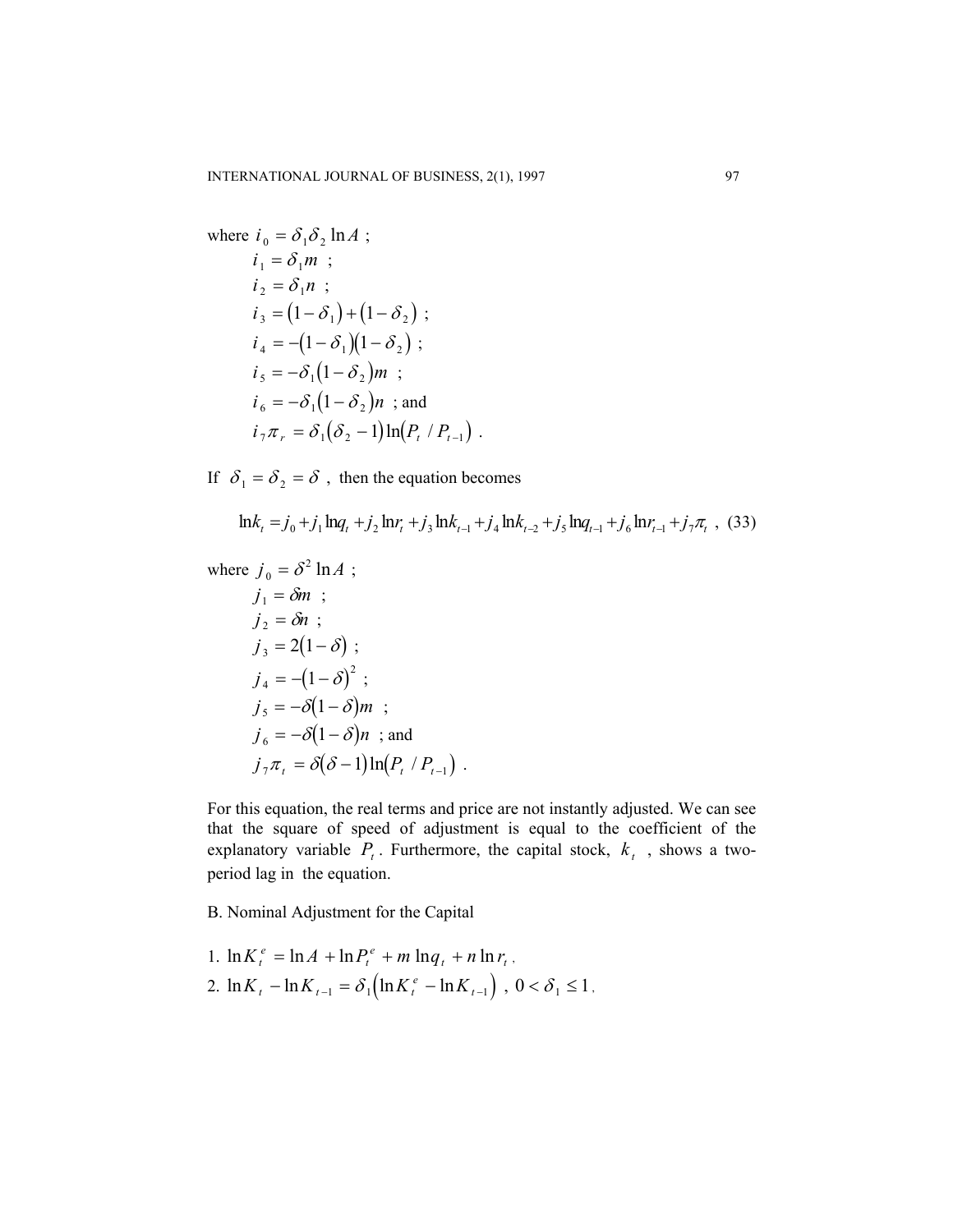98 Chou and Liang

3. 
$$
\ln P_t^e - \ln P_{t-1}^e = \delta_2 \left( \ln P_t - \ln P_{t-1}^e \right)
$$
,  $0 < \delta_2 \le 1$ .

Solving for the expectation, we get the following equation:

 $\mathrm{ln} K_{t} = t_{0} + t_{1} \mathrm{ln} q_{t} + t_{2} \mathrm{ln} q_{t-1} + t_{3} \mathrm{ln} r_{t} + t_{4} \mathrm{ln} r_{t-1} + t_{5} \mathrm{ln} K_{t-1} + t_{6} \mathrm{ln} K_{t-2} + t_{7} \mathrm{ln} P_{t}$ , (34)

where 
$$
t_0 = \delta_1 \delta_2 \ln A
$$
;  
\n $t_1 = \delta_1 m$ ;  
\n $t_2 = -\delta_1 (1 - \delta_2) m$ ;  
\n $t_3 = \delta_1 n$ ;  
\n $t_4 = -\delta_1 (1 - \delta_2) n$ ;  
\n $t_5 = (1 - \delta_1) + (1 - \delta_2)$ ;  
\n $t_6 = -(1 - \delta_2)(1 - \delta_1)$ ; and  
\n $t_7 = \delta_1 \delta_2$ .

If  $\delta_1 = \delta_2 = \delta$ , the same speed of adjustment for  $K_t$  and  $P_t$ , then

$$
\ln K_t = u_0 + u_1 \ln q_t + u_2 \ln q_{t-1} + u_3 \ln r_t + u_4 \ln r_{t-1} + u_5 \ln K_{t-1} + u_6 \ln K_{t-2} + u_7 \ln P_t
$$
, (35)

where 
$$
u_0 = \delta^2 \ln A
$$
;  
\n $u_1 = \delta m$ ;  
\n $u_2 = -\delta(1-\delta)m$ ;  
\n $u_3 = \delta n$ ;  
\n $u_4 = -\delta(1-\delta)n$ ;  
\n $u_5 = 2(1-\delta)$ ;  
\n $u_6 = -(1-\delta)^2$ ; and  
\n $u_7 = \delta^2$ .

In addition, we may take a real terms representation, allowing the above equation to be written as

$$
\ln k_{t} = \eta_{0} + \eta_{1} \ln q_{t} + \eta_{2} \ln q_{t-1} + \eta_{3} \ln r_{t} + \eta_{4} \ln r_{t-1} + \eta_{5} \ln k_{t-1} + \eta_{6} \ln k_{t-2} + \eta_{7} \pi_{t} , \quad (36)
$$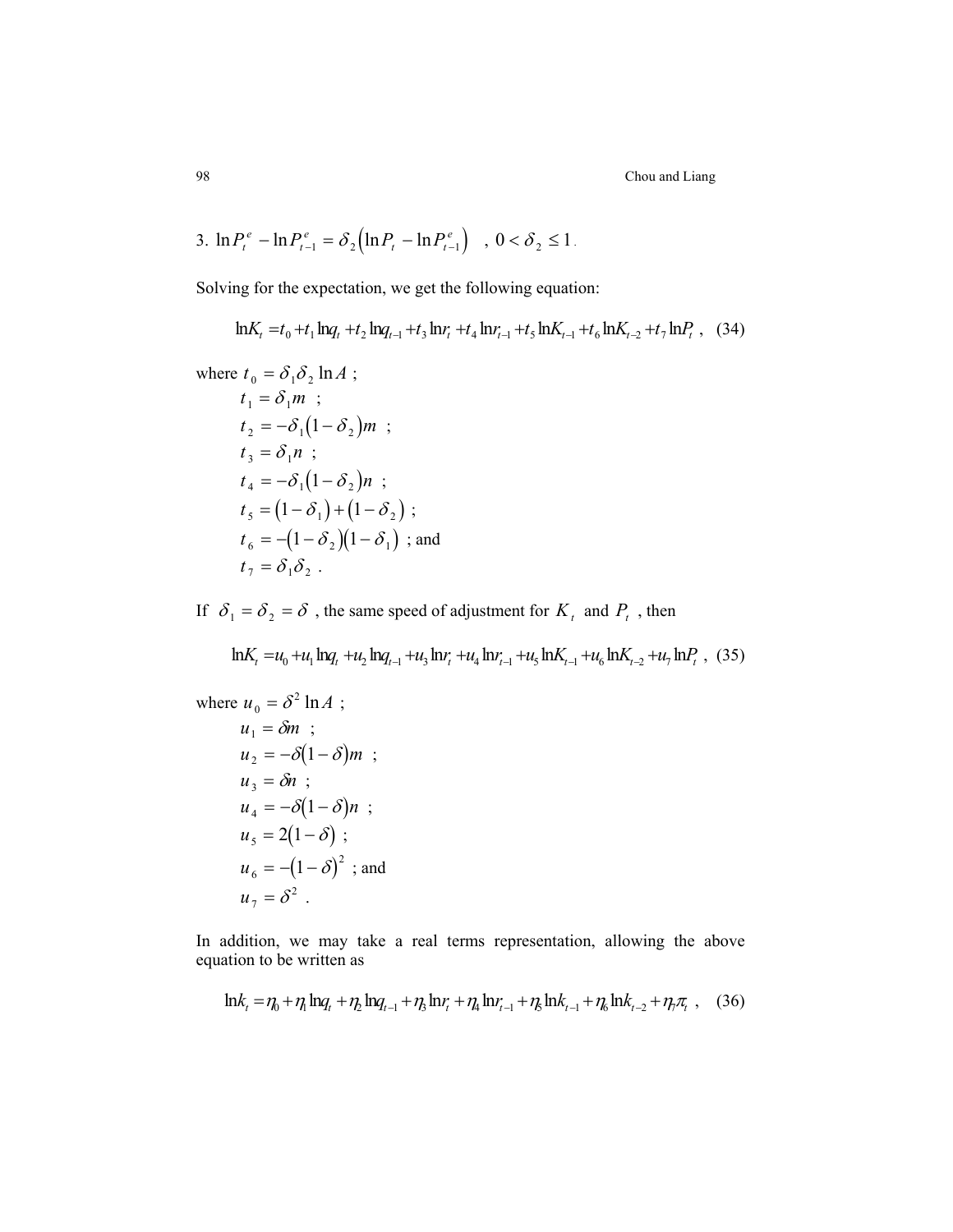where 
$$
\eta_0 = u_0
$$
;  
\n $\eta_1 = u_1$ ;  
\n $\eta_2 = u_2$ ;  
\n $\eta_3 = u_3$ ;  
\n $\eta_4 = u_4$ ;  
\n $\eta_5 = u_5$ ;  
\n $\eta_6 = u_6$ ;  
\nand  
\n $\eta_7 \pi_t = (\delta^2 - 1) \ln P_t + 2(1 - \delta) \ln P_{t-1} - (1 - \delta)^2 \ln P_{t-2}$ .

Note that the coefficient of explanatory variable relative to the speed of adjustment is elasticity of itself. Again, we see that only the price variable is not lagged. Other variables, like output and capital cost, should be lagged one period in the estimated equation, while the capital stock variable appears with a two-period lag.

Comparing case A, real adjustment, to case B, nominal adjustment, the role of price is determined by the squared speed of adjustment restriction. This is quite different from the above generalized expectation model, where price should combine with various time structures.

Checking both nominal and real representations of the estimated regression, the role of the price is different in its time pattern. As the real terms shows the price combination may be included in the current and lagged periods since the capital stock variable has the same dynamics.

### **VI. IMPLICATIONS OF THE STUDY**

It is generally argued through estimated regressions that the time structure of price, output, and capital cost, as well as capital services, plays important roles in investment behavior or the demand for capital. According to various models derived, we have different estimated equations including real and nominal adjustments and expectations which are static, adaptative, or extrapolative presented here. Especially we have introduced the Waud General Model, which combines both Nerlove and Cagan models allowing an analysis of the price pattern.

The time pattern between investment behavior and its underlying determinants is found to depend on desired quantities and expectations. The form of time lag is different in each estimated equation in Table 1. To characterize the lag structure underlying investment behavior for the price situation, including time pattern and its linear combination, we have derived the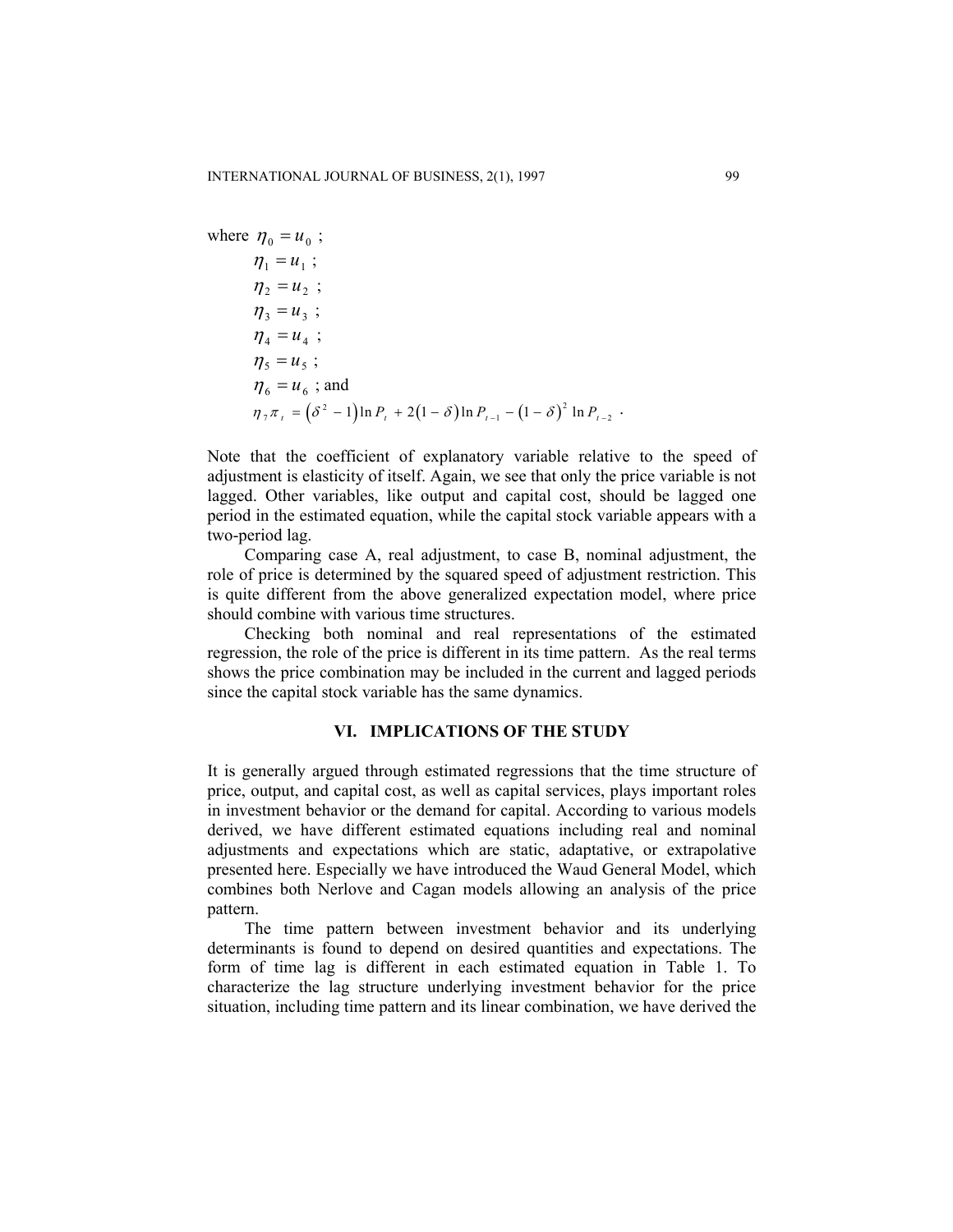lag formation of output price expectations in Table 2. Table 2 shows various comparisons of the price lag structure, as well as various combinations.

Owing to different expectations models, we get a more appropriate specification for the estimated regressions. But, in testing the estimated regressions, one may encounter autocorrelated errors, thus biasing the coefficient estimates.

### **Table 1**

### **The Numbers (Periods) of Lags in Estimated Regression Equation**

| Model                              |                             | Variable                    |   |
|------------------------------------|-----------------------------|-----------------------------|---|
|                                    | k                           |                             | r |
| <b>Static Expectation</b>          |                             |                             |   |
| <b>Adaptive Expectation</b>        |                             |                             |   |
| <b>Extrapolative Expectation</b>   |                             |                             |   |
| Partial Adjustment Expectation     |                             |                             |   |
| Generalized Expectation Adjustment |                             |                             |   |
| A. $k, /N \& q, /C$                |                             | $\mathcal{D}_{\mathcal{L}}$ |   |
| $B. k_t / C \& q_t / N$            | $\mathcal{D}_{\mathcal{L}}$ |                             |   |
| C. $K_t / N \& Q_t / C$            |                             |                             |   |
| D. $K, /C \& Q, /N$                |                             |                             |   |

Note:(1) N is the Nerlove setting, and C is the Cagan setting.

(2) Figures: 0 is the current time, i.e., no lags; 1 is a lag of one period, i.e.,  $K_{t-1}$ ,  $Q_{t-1}$ , etc.; 2 is a lag of two period, i.e.,  $K_{t-2}$ ,  $Q_{t-2}$ , etc.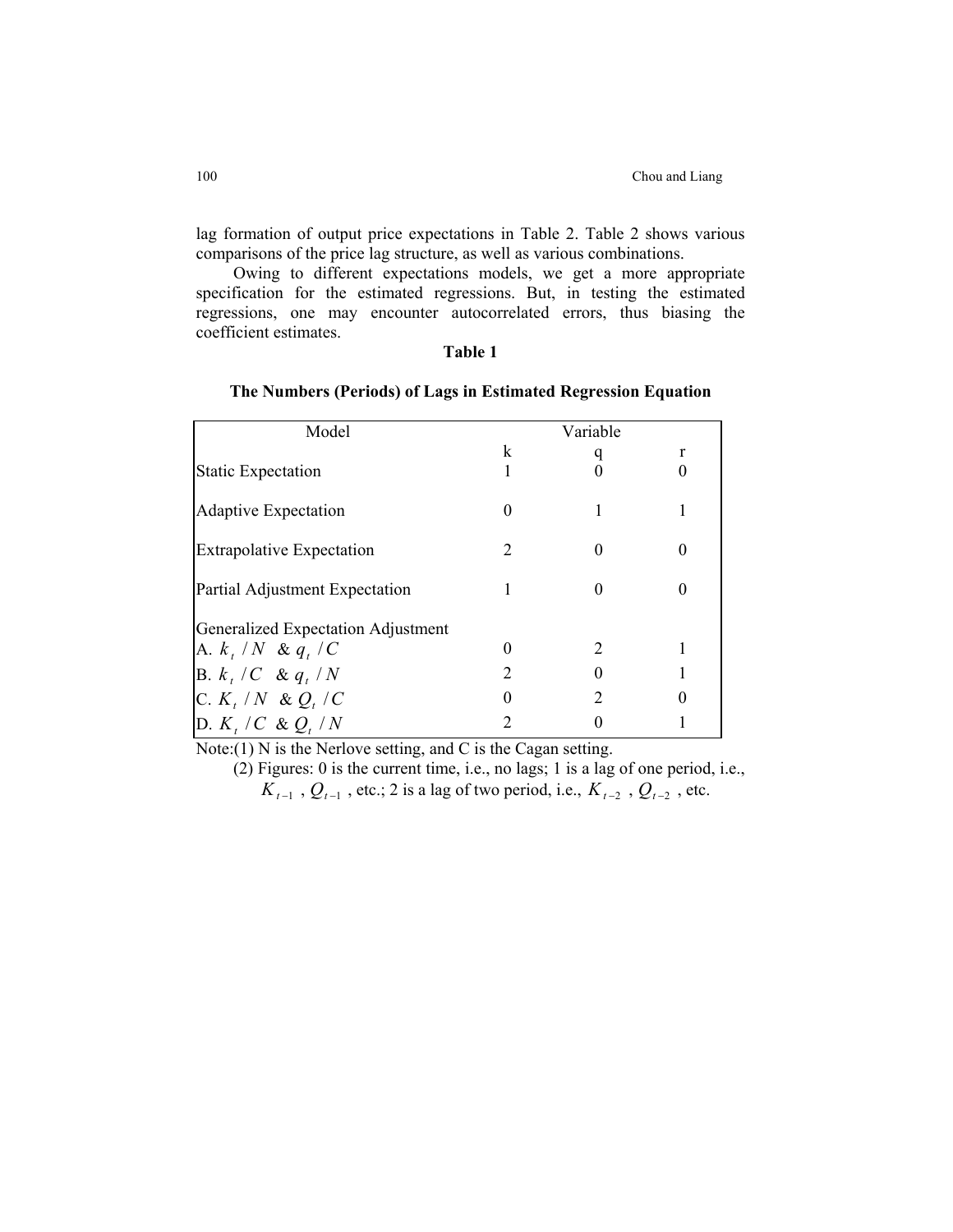**Table 2 The Lag Formation of Output Price Expectations** 

| Model                       | Real Adjustment                                                                                 | Nominal Adjustment                                                                    |  |  |
|-----------------------------|-------------------------------------------------------------------------------------------------|---------------------------------------------------------------------------------------|--|--|
| <b>Static Expectation</b>   |                                                                                                 |                                                                                       |  |  |
|                             | $K_t$ form $\pi_K^R = \ln P_t + \ln P_{t-1}$                                                    | $\pi_{K}^{N} = \ln P_{t}$                                                             |  |  |
|                             | $k_t$ form $\pi_k^R = \ln P_t$                                                                  | $\pi_{k}^{N} = \ln P_{t} - \ln P_{t-1} = \ln (P_{t} / P_{t-1})$                       |  |  |
| <b>Adaptive Expectation</b> |                                                                                                 |                                                                                       |  |  |
|                             | $K_t$ form $\pi_k^R = \ln P_t$                                                                  | $\pi_{K}^{N} = \frac{1}{\lambda} \ln P_{t} - \frac{1 - \lambda}{\lambda} \ln P_{t-1}$ |  |  |
|                             | $k_t$ form $\pi_k^R = 0$                                                                        | $\pi_k^N = \frac{1-\lambda}{i} \ln (P_t / P_{t-1})$                                   |  |  |
|                             | <b>Extrapolative Expectation</b>                                                                |                                                                                       |  |  |
| $K_t$ form                  | $\pi_K^R = \ln P_{t-1} - \frac{\lambda}{1-a} \ln P_{t-2} \quad \pi_K^N = \frac{1}{1-a} \ln P_t$ |                                                                                       |  |  |
|                             | $k_t$ form $\pi_k^R = 0$                                                                        | $\pi_k^N = \frac{1}{1-z} \ln P_t + \ln P_{t-1} - \frac{\lambda}{1-z} \ln P_{t-2}$     |  |  |
| Partial Expectation         |                                                                                                 |                                                                                       |  |  |
|                             | $K_t$ form $\pi_K^R = \ln P_t - (1 - \lambda) \ln P_{t-1}$ $\pi_K^N = \lambda \ln P_t$          |                                                                                       |  |  |
|                             | $= \ln(P_t / P_{t-1}) + \lambda \ln P_{t-1}$                                                    |                                                                                       |  |  |
|                             | $k_{t}$ form $\pi^{R}_{t}=0$                                                                    | $\pi_K^N = (1 + \lambda) \ln P_t - (1 - \lambda) P_{t-1}$                             |  |  |
|                             |                                                                                                 | $= \ln(P_t / P_{t-1}) + \lambda (\ln P + \ln P_{t-1})$                                |  |  |

Note::  $\pi_K^R$  denotes nominal K with nominal adjustment and  $\pi_k^r$  real k with real adjustment. So,  $\pi_K^r$  is nominal K with real adjustment, and the  $\pi_K^R$  is the nominal K with nominal adjustment.

### **VII. CONCLUSION**

It is generally argued that an arbitrary lag distribution may be approximated to any desired degree of accuracy by any kinds of expectations. In this paper, we explore the adjustment of expectations of output price and capital as relates to the firm's investment decision. We consider the firm's problem, assuming various dynamic expectation models in the face of the adjustment of capital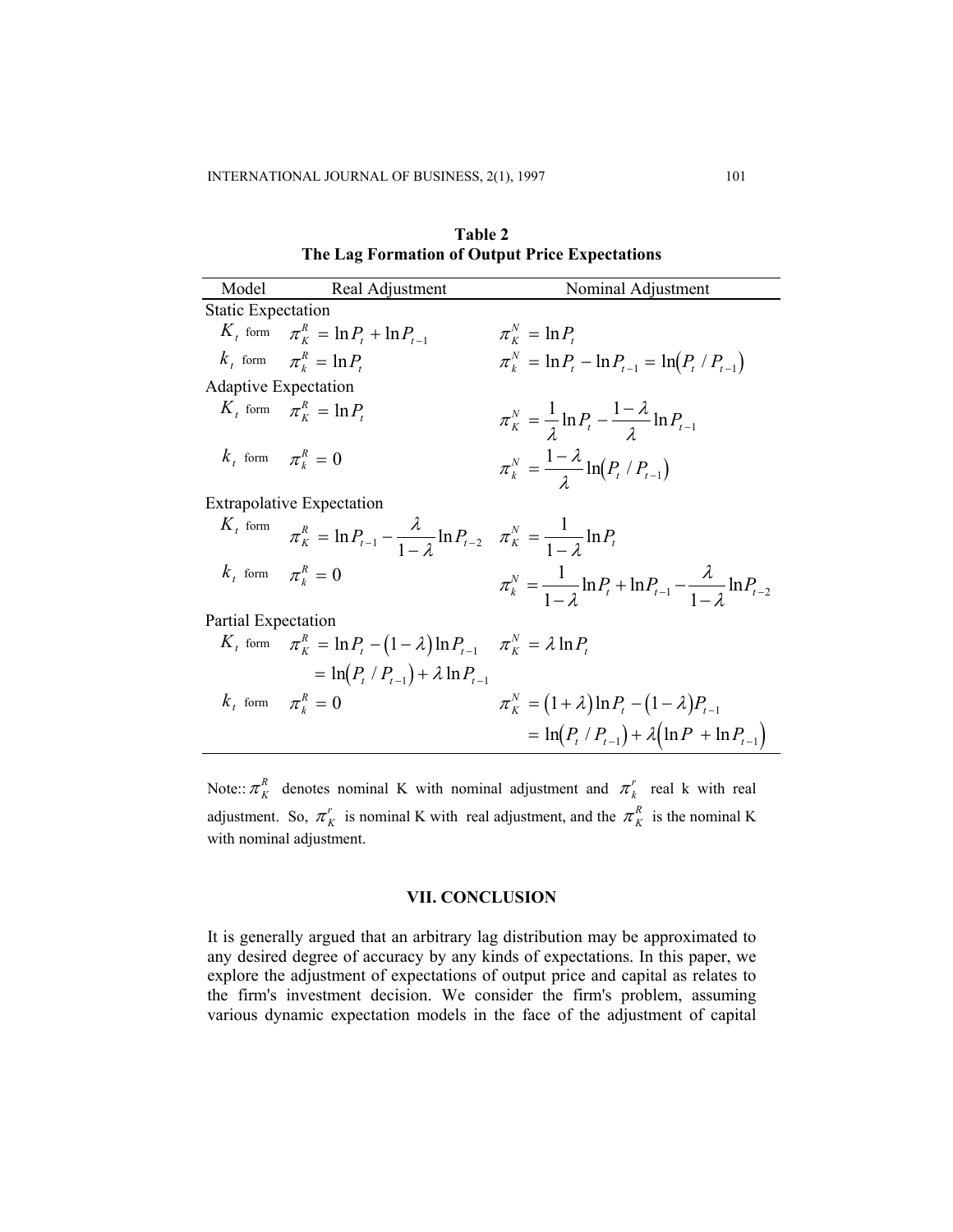accumulation and output price.

This paper reconciles previous works by showing that with a more appropriate specification, the expected or actual rate of inflation is redundant and should not be significant. Certainly, from theoretical considerations in real stock adjustment models with dynamic expectations, there is little role for the expected rate of inflation. Herein lies the paradox.

We allow for the adjustment expectations not only in different model settings, including adaptative, extrapolative, and partial adjustment expectations, but also in its general model settings in the real and nominal adjustment's factor of the investment demand functions. We get a more appropriate specification for the estimated regressions.

#### **NOTES**

- 1. See Jorgenson and Stephenson [21].
- 2. The equation is a demand for capital and is close to the accelerator theory of capital, i.e.,  $K_t = a(P_t Q_t / C_t)$ . See note 1.
- 3. The various expectation settings can see Cagan (1956) and Nerlove (1958) for adaptive expectation and partial adjustment model respectively, and others can see Intriligator (1978) [13].
- 4. This Section's idea is derived from Milbourne [39].
- 5. This definition,  $P_t / P_{t-1}$ , is not inflation but an intertemporal relative price. In fact,  $\pi = (P_t / P_{t-1}) / P_{t-1}$  is the true definition of inflation.

If we take the logarithm, then  $ln(1 + \pi)$  approximates to  $\pi$ .

- 6. For the asymptotic properties of distributed lag models and models settings, see Theil H. [52].
- 7. Herein, we use the nominal terms, and *Q* , to compare with the *Kt <sup>t</sup>* real terms,  $k_t$  and  $q_t$ , but it is the same model setting from case A.
- 8. Herein we also use the nominal terms,  $K_t$  and  $Q_t$ , to compare with the real terms,  $k_t$  and  $q_t$ , but it is the same model setting from case B. See footnote 7.

#### **REFERENCES**

- [1] Hirsch. Barry T. (1992). "Firm Investment Behavior and Collective Bargaining Strategy." *Industrial Relations.* 31, 1, 95-121.
- [2] Betancourt, Roger and Harry Kelejian. (1981). "Lagged Endogenous Variables and the Cochrane-Orcutt Procedure." *Econometrica*. 1073-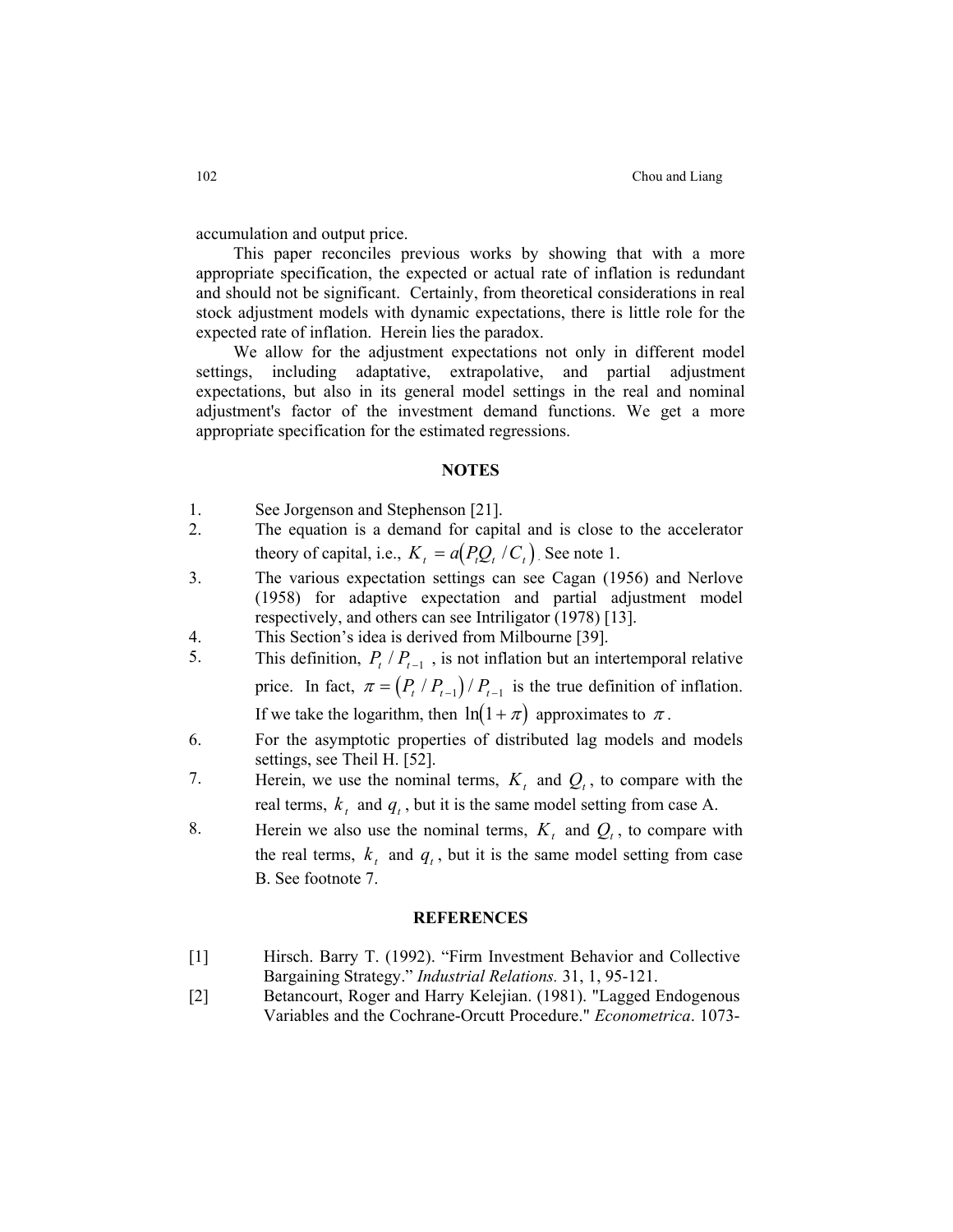1078.

- [3] Brimmer, Andrew F. and Allen Sinai. (1976). "The Effects of Tax Policy on Capital Formation, Corporate Liquidity and the Availability of Investable Funds: A Simulation Study." *Journal of Finance.* 31, 287-308.
- [4] Constantinides, G. and Grundy. B (1989). "Optimal Investment with Stock Repurchase and Financing as Signals." *Review of Financial Studies.* 2, 445-465.
- [5] Danes, M. (1975). "The Measurement and Explanation of Inflationary Expectations in Australia." *Australian Economic Papers*. 14, 77-87.
- [6] Eisner, R. and M.I. Nadiri (1968). "Investment Behavior and Neoclassical Theory." *Review of Economics and Statistics.* 50,369- 382.
- [7] Morgan Eleanor J. (1992). "Investment Behavior and Government Tax Policy: A Survey of the Largest UK Firms." *Journal of Business & Accounting.* 19,6, 789-815.
- [8] Epstein, L. G. and A.J. Yatchew. (1985). "The Empirical Determination of Technology and Expectations - a Simplified Procedure." *Journal of Econometrics.* 27, 235-258.
- [9] Gianotten, H. J., W.F. Van Raaij, L. Uhlmann, and W. Naggl. (1982). *Studies on Investment Behavior.* Centre for International Research on Economic Tendency Surveys, Munich, CIRET Study 31.
- [10] Gould, J. P. (1968). "Adjustment Costs in the Theory Investment of Firm." *Review of Economic Studies.* 47-55.
- [11] Griliches, Z. (1967). "Distributed Lags: A Survey." *Econometrica.* 35, 1, 16-49.
- [12] Hall, R. E. and Jorgenson. (1967). "Tax Policy and Investment Behavior." *American Economic Review.* 57, 391-414.
- [13] Intriligator, M. D. (1978). *Econometric Models, Techniques, & Applications*. Prentice-Hall Inc. 206-242.
- [14] Ito, Junichi. (1991). "Dynamic Model of Investment Behavior of Farms: An Application of Optimal Control Theory." Tokyo, National Research Institute of Agricultural Economics Ministry of Agriculture, Forestry and Fisheries.
- [15] Jonson, Peter, and Dennis Mahoney. (1973). "Price Expectations in Australia." *Economic Record.* 49, 50-61.
- [16] Jorgenson, D. W. (1963). "Capital Theory and Investment Behavior." *American Economic Review.* 53, 247-259.
- [17] Jorgenson, D. W. (1965). "Anticipations and Investment Behavior."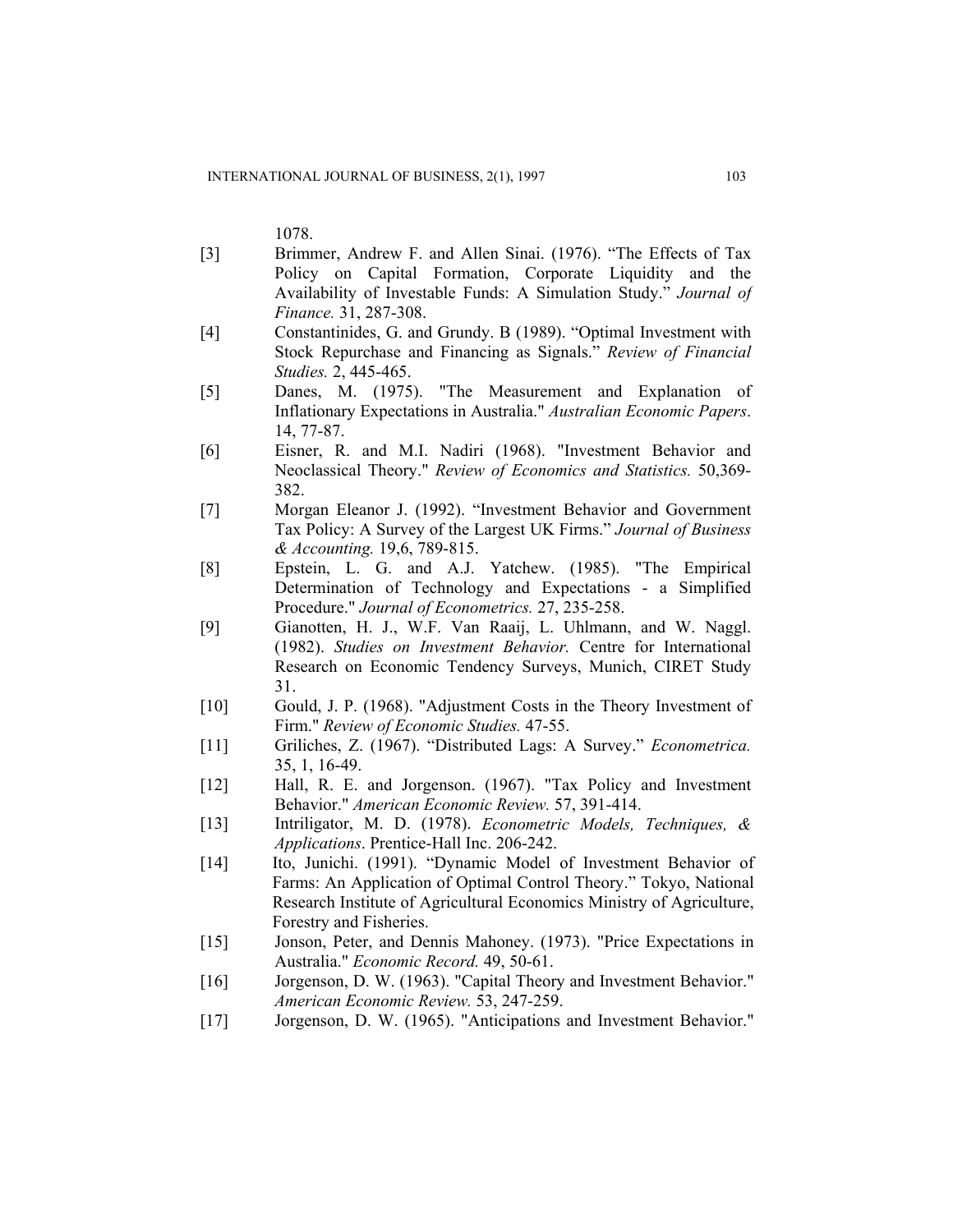|        | The Brookings Quarterly Econometric Model of the United States.<br>Edited by J. S. Duesenberry, E. Kuh, G. Fromm, and L. R. Klein.<br>Chicago: Rand-McNally, 35-94.                          |
|--------|----------------------------------------------------------------------------------------------------------------------------------------------------------------------------------------------|
| [18]   | Jorgenson, D. W. (1966). "Rational Distributed Lag Function."<br>Econometrica. 34, 135-149.                                                                                                  |
| [19]   | Jorgenson, D. W. (1967). "The Time Structure of Investment<br>Behavior in U. S. Manufacturing, 1947-1960." Review of Economics<br>and Statistics. 49, 1, 16-27.                              |
| $[20]$ | Jorgenson, D. W. (1967). "The Theory of Investment Behavior." in<br>Determinants of Investment Behavior. Edited by R. Ferber, N. Y.:<br>NBER, 129-155.                                       |
| $[21]$ | Jorgenson, D. W., J. Hunter, and M.I. Nadiri (1970). "A Comparison<br>of Alternative Econometric Models of Quarterly Investment<br>Behavior." <i>Econometrica</i> . 38, 2, 187-212.          |
| $[22]$ | Jorgenson, D. W. and Stephenson J. A. (1967). "Investment Behavior<br>in U.S. Manufacturing, 1947-1960." Econometrica. 35, 2, 169-220.                                                       |
| $[23]$ | Jorgenson, D. W. and C.D. Siebert. (1968). "A Comparison of<br>Alternative Theories of Corporate Investment Behavior." American<br>Economic Review. 618-712.                                 |
| $[24]$ | Jorgenson, D. W. (1971). "Econometric Studies of Investment<br>Behavior: A Survey." Journal of Economic Literature. 1111-1147.                                                               |
| $[25]$ | Kavous, Ardalan. (1996). "Game Theory, Information Economics,<br>Rational Expectations, and Efficient Market Hypothesis: Overviews<br>and Exposition of Interconnection." 1, 2, 19-44.       |
| $[26]$ | Klein, L. R. (1974). "Issues in Econometric Studies of Investment<br>Behavior." Journal of Economic Literature. 43-49.                                                                       |
| $[27]$ | Kmenta, J. (1986). Elements of Econometrics. 2nd Edition,<br>Macmillan Publishing Company, 527-546.                                                                                          |
| [28]   | Koyck, L. M. (1954). Distributed Lags and Investment Analysis.<br>Amsterdam: North-Holland.                                                                                                  |
| $[29]$ | Kuh, E. (1963). "Theory and Institutions in the Study of Investment<br>Behavior." American Economic Review. 53, 260-268.                                                                     |
| $[30]$ | Kyesik, Lee. (1983). Rational and Non-Rational Expectation of<br>Inflation in Korea. Seoul, Korea: Korea Development Institute                                                               |
| $[31]$ | Lee, C. S. (1990). "Agricultural Investment Behavior - The<br>Application of the Multivariate Investment Approach." Journal of<br>Agricultural Economics. 48, 1-33.                          |
| $[32]$ | Lee, C. S., T.Y. Chiu, and S.W. Liu. (1993). "Dynamic Analysis of<br>Farm Investment Behavior in Taiwan- An Application of Optimal<br>Control." Journal of Agricultural Economics. 54, 1-34. |
| $[33]$ | Leeuw, F. de. (1962). "The Demand for Capital Goods by                                                                                                                                       |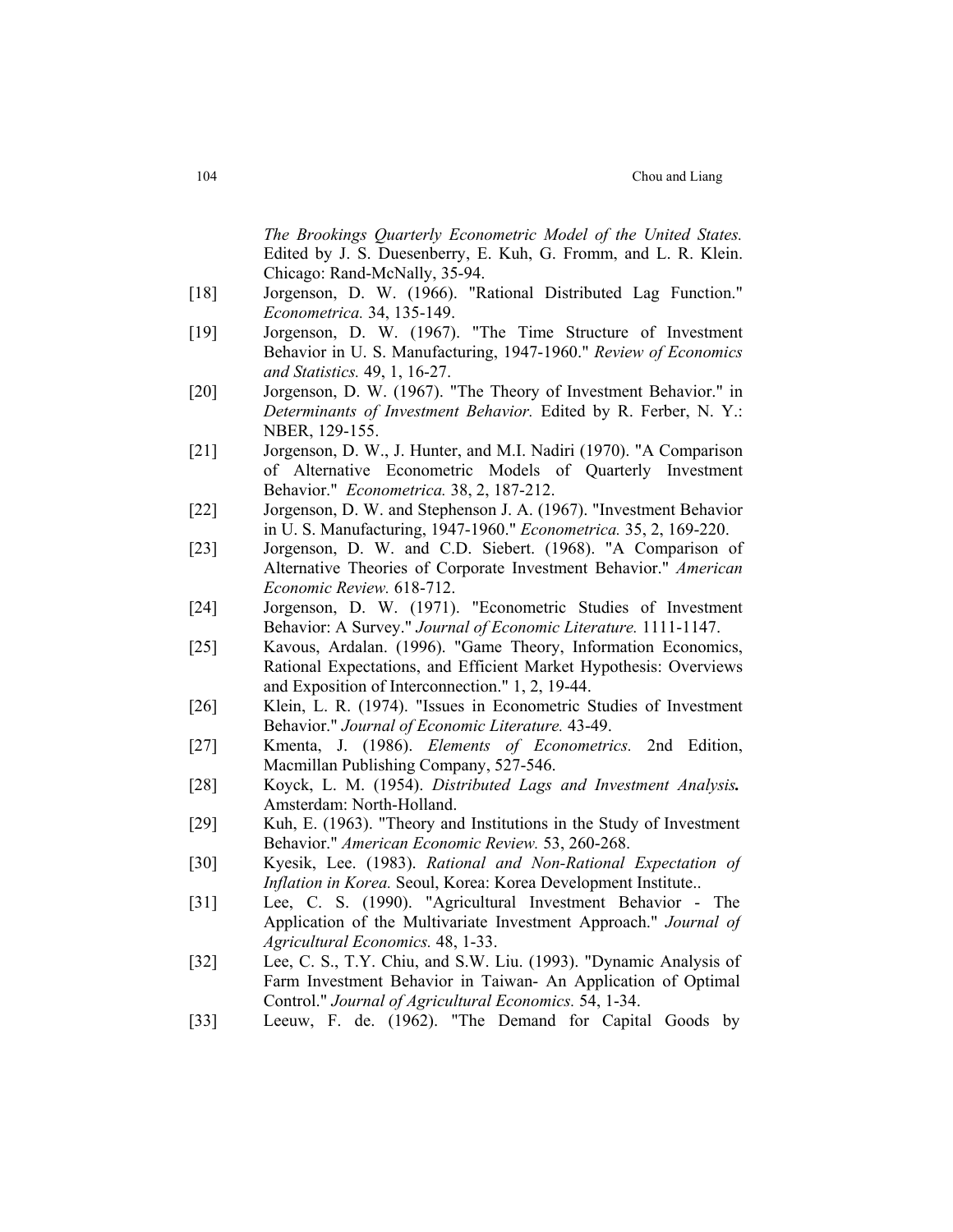Manufactures : A Study of Quarterly Time Series." *Econometrica*. 30, 3, 407-423.

- [34] Levy, H. and M. Sarnat. (1978). *Capital Investment and Financial Decision.* Prentice-Hall.
- [35] Lovell, M. C. (1967). "Sales Anticipations, Planned Inventory Investment, and Realizations." in *Determinants of Investment Behavior.* Edited by J. Ferber: New York.
- [36] Lucas, R. E. (1967). "Adjustment Costs and the Theory of Supply." *Journal of Political Economy.*
- [37] Malkiel, Burton, George Von Furstenberg, and Harry Watzon. (1979). "Expectations, Tobin's q and Industry Investment." *Journal of Finance.* 549-561.
- [38] Mayer, J. R., and R. R. Glauber. (1964). *Investment Decisions, Economic Forecasting, and Public Policy.* Harvard University.
- [39] Mayer, Thomas. (1960). "Plant and Equipment Lead Times." *Journal of Business.* 33, 127-132.
- [40] Milbourne, Ross D. (1983). "Price Expectations and the Demand for Money: Resolution of a Paradox." *Review of Economics and Statistics*. 633-638.
- [41] Modigliani, F., and F.E. Hohn. (1955). "Production Planning Over Time and the Nature of the Expectation and Planning Horizon." *Econometrica.* 23.
- [42] Modigliani, F. and M.H. Miller. (1958). "The Cost of Capital, Corporation Finance and the Theory of Investment." *American Economic Review.* 48, 261-297.
- [43] Nerlove, M. (1958). "Adaptive Expectations and Cobweb Phenomena." *Quarterly Journal of Economics.* 72, 227-240.
- [44] Nerlove, M. (1972). "Lags in Economic Behavior. " *Econometria*. 40, 2, 221-251.
- [45] Palm, F. C., E. Vogelvang, and D.A. Kodde. (1984). "Efficient Estimation of the Geometric Distributed Lag Model: Some Monte Carlo Results on Small Sample Properties." *International Economic Review (IEC).* 25, 579-601.
- [46] Petersen, Bruce, C. Strauss, and A. William. (1989). "Investment Cyclicality in Manufacturing Industries." *Economic Perspectives (ECP).* 13, 19-28.
- [47] Rosen, Sherwin. (1972). "Learning by Experience as Joint Production." *Quarterly Journal of Economics*. 366-82.
- [48] Schramm, R. (1970). "The Influence of Relative Prices, Production Conditions and Adjustment Costs on Investment Behavior." *Review of Economic Studies.* 37, 361-375.